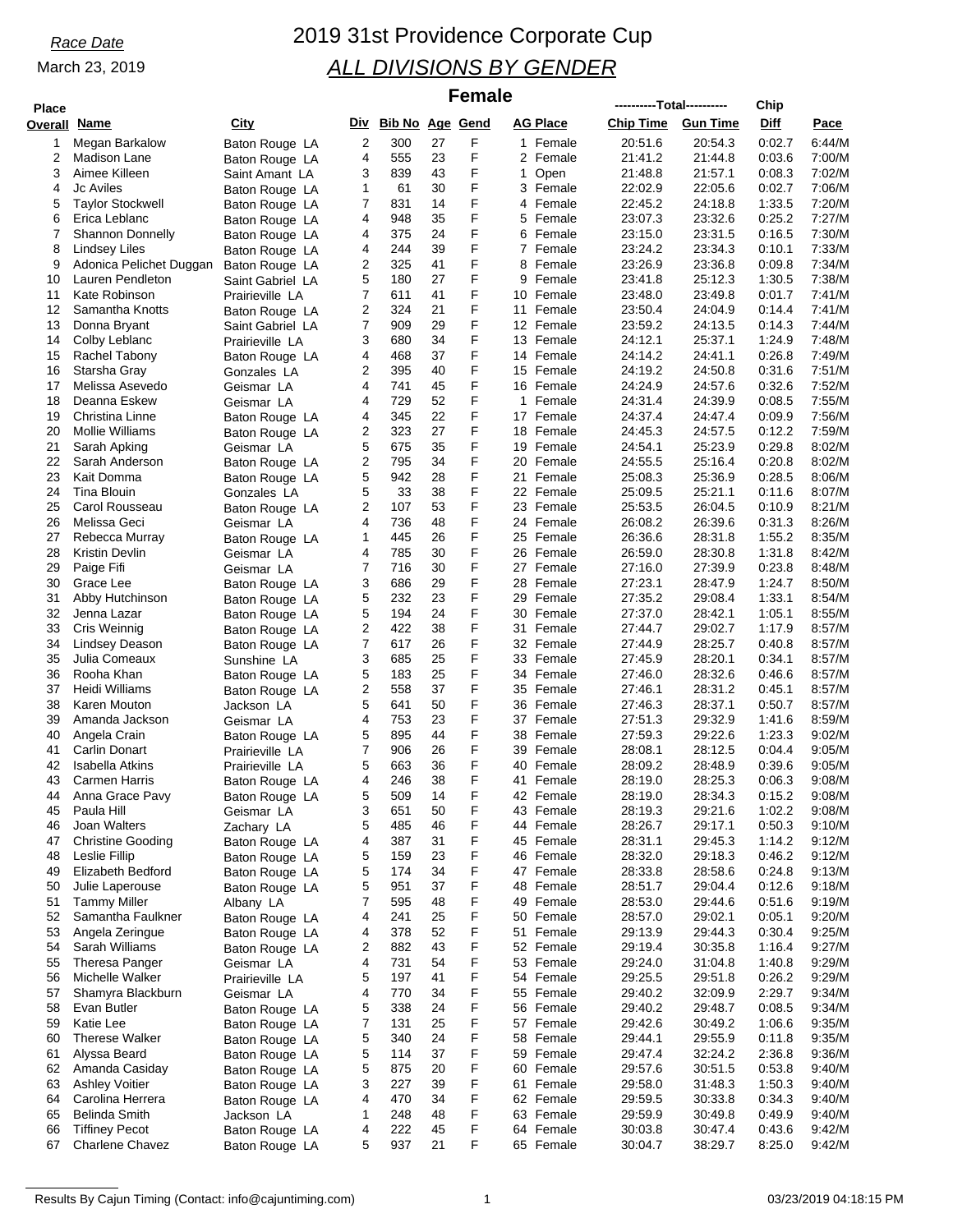## *Race Date* 2019 31st Providence Corporate Cup *ALL DIVISIONS BY GENDER*

### $F$ emale

| <b>Place</b>        |                                        |                                   |                |                        |          | Guialc |    |                          | ----------Total---------- |                    | Chip             |                           |
|---------------------|----------------------------------------|-----------------------------------|----------------|------------------------|----------|--------|----|--------------------------|---------------------------|--------------------|------------------|---------------------------|
| <b>Overall Name</b> |                                        | City                              | Div            | <b>Bib No Age Gend</b> |          |        |    | <b>AG Place</b>          | <b>Chip Time</b>          | <b>Gun Time</b>    | Diff             | Pace                      |
| 68                  | Mary Johnson                           | Baton Rouge LA                    | 5              | 371                    | 28       | F      |    | 66 Female                | 30:13.5                   | 30:34.7            | 0:21.1           | 9:45/M                    |
| 69                  | Laura Naden                            | Gonzales LA                       | 2              | 397                    | 51       | F      |    | 67 Female                | 30:14.9                   | 30:37.3            | 0:22.3           | 9:45/M                    |
| 70                  | Mindy Duong                            | Baton Rouge LA                    | 5              | 517                    | 24       | F      |    | 68 Female                | 30:29.6                   | 30:48.2            | 0:18.6           | 9:50/M                    |
| 71                  | Elizabeth Miner                        | Zachary LA                        | 3              | 816                    | 44       | F      |    | 69 Female                | 30:39.5                   | 31:59.1            | 1:19.6           | 9:53/M                    |
| 72                  | Lauren Sherman                         | Baton Rouge LA                    | 1              | 412                    | 31       | F      |    | 70 Female                | 30:50.8                   | 31:10.7            | 0:19.8           | 9:57/M                    |
| 73                  | Lori Johnson                           | Prairieville LA                   | 5              | 80                     | 49       | F      | 71 | Female                   | 30:52.7                   | 32:01.6            | 1:08.9           | 9:57/M                    |
| 74                  | Cindy Hollis                           | Baton Rouge LA                    | 7              | 593                    | 48       | F      |    | 72 Female                | 30:54.8                   | 31:55.6            | 1:00.8           | 9:58/M                    |
| 75                  | Mackenzie Bennett                      | Geismar LA                        | 4              | 788                    | 27       | F      |    | 73 Female                | 30:57.2                   | 32:38.1            | 1:40.8           | 9:59/M                    |
| 76                  | Michela McDermond                      | Baton Rouge LA                    | 4              | 477                    | 29       | F      |    | 74 Female                | 31:04.6                   | 31:56.4            | 0:51.8           | 10:01/M                   |
| 77                  | Shailaja Mahalingam                    | Baton Rouge LA                    | 4              | 348                    | 20       | F      |    | 75 Female                | 31:16.7                   | 31:36.1            | 0:19.3           | 10:05/M                   |
| 78                  | Kaci Reeves                            | Sorrento LA                       | 7              | 598                    | 33       | F      |    | 76 Female                | 31:21.4                   | 32:09.8            | 0.48.3           | 10:07/M                   |
| 79                  | Sydnee Menou                           | Baton Rouge LA                    | 2              | 535                    | 29       | F      |    | 77 Female                | 31:25.1                   | 32:17.3            | 0.52.2           | 10:08/M                   |
| 80                  | Abigail Erwin                          | Baton Rouge LA                    | 7              | 491                    | 23       | F      |    | 78 Female                | 31:26.8                   | 31:42.7            | 0:15.8           | 10:08/M                   |
| 81                  | Abigail Iron Rope                      | Baton Rouge LA                    | 5<br>2         | 274<br>880             | 37<br>26 | F<br>F | 79 | Female<br>80 Female      | 31:37.7                   | 32:32.4<br>33:04.4 | 0.54.6           | 10:12/M<br>10:15/M        |
| 82<br>83            | Amanda Ferguson<br>Searra Panger       | Baton Rouge LA                    | 4              | 747                    | 23       | F      |    | 81 Female                | 31:48.2<br>31:49.6        | 33.29.8            | 1:16.1<br>1:40.1 | 10:16/M                   |
| 84                  | <b>Ashley Calix</b>                    | Geismar LA<br>Denham Springs LA   | 2              | 881                    | 25       | F      |    | 82 Female                | 31:53.1                   | 33:09.4            | 1:16.2           | 10:17/M                   |
| 85                  | <b>Emily Heltz</b>                     | Baton Rouge LA                    | $\overline{2}$ | 800                    | 28       | F      |    | 83 Female                | 31:56.7                   | 33.38.4            |                  | 1:41.6 10:18/M            |
| 86                  | <b>Kimberly Sanders</b>                | Baton Rouge LA                    | 7              | 606                    | 53       | F      |    | 84 Female                | 32:04.8                   | 32:52.3            | 0:47.4           | 10:21/M                   |
| 87                  | Julie Windham                          | Baton Rouge LA                    | 5              | 944                    | 28       | F      |    | 85 Female                | 32:06.8                   | 34.29.3            | 2:22.5           | 10:21/M                   |
| 88                  | Carolyn Styranec                       | Baton Rouge LA                    | 5              | 356                    | 44       | F      |    | 86 Female                | 32:07.7                   | 32:30.5            | 0:22.8           | 10:22/M                   |
| 89                  | Ria Grannum                            | Geismar LA                        | 7              | 714                    | 37       | F      |    | 87 Female                | 32:15.1                   | 32:51.9            | 0.36.7           | 10:24/M                   |
| 90                  | Dawn Boniol                            | Denham Springs LA                 | 7              | 574                    | 42       | F      |    | 88 Female                | 32:28.2                   | 33:18.4            | 0:50.1           | 10:28/M                   |
| 91                  | Kindra Schultz                         | Baton Rouge LA                    | 5              | 643                    | 27       | F      |    | 89 Female                | 32:43.3                   | 32:50.4            | 0:07.1           | 10:33/M                   |
| 92                  | Sylvia Vargas                          | Baton Rouge LA                    | 4              | 448                    | 59       | F      |    | 90 Female                | 32:46.3                   | 33:45.3            | 0.58.9           | 10:34/M                   |
| 93                  | Megan Wintz                            | Saint Francisville LA             | 5              | 34                     | 41       | F      |    | 91 Female                | 32:54.3                   | 33:31.1            |                  | 0:36.7 10:37/M            |
| 94                  | Elizabeth Morgan                       | Saint Francisville LA             | 5              | 15                     | 53       | F      |    | 92 Female                | 32:56.5                   | 33:31.3            |                  | 0:34.7 10:37/M            |
| 95                  | Nathan McBride                         | Baton Rouge LA                    | 5              | 270                    | 29       | F      |    | 93 Female                | 32:56.8                   | 35:04.6            | 2:07.8           | 10:37/M                   |
| 96                  | Janice Sim                             | Baton Rouge LA                    | 5              | 357                    | 24       | F      |    | 94 Female                | 33:00.7                   | 33:19.9            |                  | 0:19.2 10:39/M            |
| 97                  | Joyce Juneau                           | Baton Rouge LA                    | 5              | 803                    | 50       | F      |    | 95 Female                | 33:16.7                   | 35:20.9            | 2:04.1           | 10:44/M                   |
| 98                  | Katelyn Oglesby                        | Baton Rouge LA                    | 5              | 236                    | 24       | F      |    | 96 Female                | 33:20.9                   | 34:57.9            | 1:36.9           | 10:45/M                   |
| 99                  | Shannon Booker                         | Baton Rouge LA                    | 4              | 471                    | 35       | F      |    | 97 Female                | 33:35.7                   | 34:09.6            | 0:33.8           | 10:50/M                   |
| 100<br>101          | Ashley Jackson<br><b>Malorie Sitar</b> | Prairieville LA                   | 5<br>7         | 82<br>815              | 35<br>31 | F<br>F |    | 98 Female<br>99 Female   | 33:35.8                   | 34:44.6<br>34:46.2 | 1:08.7<br>0.54.3 | 10:50/M<br>10:55/M        |
| 102                 | Gidget Stein                           | Gonzales LA                       | 1              | 725                    | 45       | F      |    | 100 Female               | 33:51.8<br>34:01.8        | 34:49.4            | 0.47.6           | 10:58/M                   |
| 103                 | <b>Theresa Bartlett</b>                | Lutcher LA<br>Baton Rouge LA      | $\overline{7}$ | 269                    | 28       | F      |    | 101 Female               | 34:10.5                   | 36:19.1            | 2:08.6           | 11:01/M                   |
| 104                 | Wendy Chen                             | Baton Rouge LA                    | 7              | 573                    | 55       | F      |    | 102 Female               | 34:12.6                   | 35:56.6            | 1:43.9           | 11:02/M                   |
| 105                 | Lu Liu                                 | Baton Rouge LA                    | 5              | 287                    | 30       | F      |    | 103 Female               | 34:19.0                   | 34.51.9            | 0.32.8           | 11:04/M                   |
| 106                 | <b>Beatrice Terigar</b>                | Prairieville LA                   | 4              | 498                    | 34       | F      |    | 104 Female               | 34:21.5                   | 34:39.1            | 0:17.5           | 11:05/M                   |
| 107                 | Kelley Singer                          | Prairieville LA                   | 3              | 682                    | 35       | F      |    | 105 Female               | 34:24.2                   | 35:44.8            | 1:20.6           | 11:06/M                   |
| 108                 | Jennifer Clark                         | Baton Rouge LA                    | 5              | 915                    | 46       | F      |    | 106 Female               | 34:24.8                   | 35:48.5            | 1:23.6           | 11:06/M                   |
| 109                 | Rebecca Meaux                          | Baton Rouge LA                    | 7              | 790                    | 36       | F      |    | 107 Female               | 34:31.0                   | 35:31.4            | 1:00.3           | 11:08/M                   |
| 110                 | <b>Emily Mitchell</b>                  | Baton Rouge LA                    | 7              | 547                    | 29       | F      |    | 108 Female               | 34:38.8                   | 37:20.1            |                  | 2:41.3 11:10/M            |
| 111                 | <b>Marguerite Estes</b>                | Baton Rouge LA                    | $\overline{7}$ | 925                    | 51       | F      |    | 109 Female               | 34:40.3                   | 35:26.1            |                  | 0:45.8 11:11/M            |
| 112                 | D'Wana Chiles                          | Baton Rouge LA                    | 5              | 74                     | 49       | F      |    | 110 Female               | 34:42.2                   | 35:49.6            |                  | 1:07.4 11:12/M            |
| 113                 | Kim Laurent                            | Lafayette LA                      | 3              | 927                    | 41       | F      |    | 111 Female               | 34:50.8                   | 36:12.1            |                  | 1:21.2 11:14/M            |
| 114                 | <b>Haley Christensen</b>               | Geismar LA                        | 4              | 784                    | 24       | F      |    | 112 Female               | 34:54.7                   | 36:36.4            |                  | 1:41.6 11:15/M            |
| 115                 | Anh Vu                                 | Gonzales LA                       | 7              | 596                    | 43       | F      |    | 113 Female               | 34:58.5                   | 36:55.4            | 1:56.8           | 11:17/M                   |
| 116                 | <b>Kelly Walters</b>                   | Baton Rouge LA                    | 5              | 553                    | 38       | F      |    | 114 Female               | 35:00.7                   | 37:41.6            | 2:40.8           | 11:17/M                   |
| 117                 | Molly Buras                            | Prairieville LA                   | 5              | 24<br>42               | 13       | F      |    | 115 Female               | 35:04.1                   | 37:35.6            |                  | 2:31.5 11:19/M            |
| 118<br>119          | Allyson Grand<br>Jessica Cavalier      | Metairie LA                       | 5<br>2         | 402                    | 24<br>28 | F<br>F |    | 116 Female<br>117 Female | 35:10.2<br>35:55.5        | 35:53.6<br>36:43.1 | 0.47.6           | 0:43.4 11:21/M<br>11:35/M |
| 120                 | Jenny McLin                            | White Castle LA<br>Baton Rouge LA | 7              | 543                    | 36       | F      |    | 118 Female               | 36:06.5                   | 37:06.1            |                  | 0:59.6 11:39/M            |
| 121                 | Penny Moak                             | Baton Rouge LA                    | 5              | 945                    | 59       | F      |    | 119 Female               | 36:08.9                   | 38:25.6            |                  | 2:16.6 11:39/M            |
| 122                 | Ovi Nazeen                             | Baton Rouge LA                    | 1              | 65                     | 29       | F      |    | 120 Female               | 36:08.9                   | 36:31.1            | 0:22.1           | 11:39/M                   |
| 123                 | Melanie Clouatre                       | Port Allen LA                     | 3              | 821                    | 37       | F      |    | 121 Female               | 36:18.0                   | 37:27.1            | 1:09.1           | 11:43/M                   |
| 124                 | <b>Emily White</b>                     | Baton Rouge LA                    | 4              | 383                    | 41       | F      |    | 122 Female               | 36:20.8                   | 36:46.6            | 0:25.8           | 11:43/M                   |
| 125                 | Nancy Gilbert                          | Baton Rouge LA                    | 7              | 545                    | 64       | F      |    | 1 Female                 | 36:22.1                   | 37:32.8            |                  | $1:10.7$ 11:44/M          |
| 126                 | Janice Burdette                        | Baton Rouge LA                    | 2              | 410                    | 67       | F      |    | 123 Female               | 36:27.5                   | 37:14.7            |                  | 0:47.2 11:45/M            |
| 127                 | Sandi Bourque                          | Gonzales LA                       | 5              | 298                    | 33       | F      |    | 124 Female               | 36:32.5                   | 37:02.3            |                  | $0:29.7$ 11:47/M          |
| 128                 | Renee Graff                            | Baton Rouge LA                    | 4              | 475                    | 38       | F      |    | 125 Female               | 36:34.3                   | 37:25.7            | 0:51.3           | 11:48/M                   |
| 129                 | Corie Niehaus                          | Denham Springs LA                 | 5              | 871                    | 27       | F      |    | 126 Female               | 36:34.7                   | 37:29.6            | 0.54.8           | 11:48/M                   |
| 130                 | Vidhya Venugopal                       | Baton Rouge LA                    | 5              | 529                    | 31       | F      |    | 127 Female               | 36:52.0                   | 37:08.6            |                  | $0:16.6$ 11:54/M          |
| 131                 | Yingxue Wang                           | Baton Rouge LA                    | 7              | 258                    | 28       | F      |    | 128 Female               | 37:12.5                   | 39:24.3            |                  | 2:11.7 12:00/M            |
| 132                 | <b>Faith Fontenette</b>                | Baton Rouge LA                    | 1              | 67                     | 21       | F      |    | 129 Female               | 37:16.7                   | 37:38.6            | 0:21.8           | 12:01/M                   |
| 133                 | Madeline Bush                          | Baton Rouge LA                    | 5              | 155                    | 23       | F      |    | 130 Female               | 37:17.7                   | 38:21.9            | 1:04.1           | 12:02/M                   |
| 134                 | <b>Allison Bennett</b>                 | Baton Rouge LA                    | 7              | 582                    | 47       | F      |    | 131 Female               | 37:23.9                   | 38:12.8            |                  | 0:48.8 12:04/M            |

Results By Cajun Timing (Contact: info@cajuntiming.com) 2 2 contact: info@cajuntiming.com 2 03/23/2019 04:18:17 PM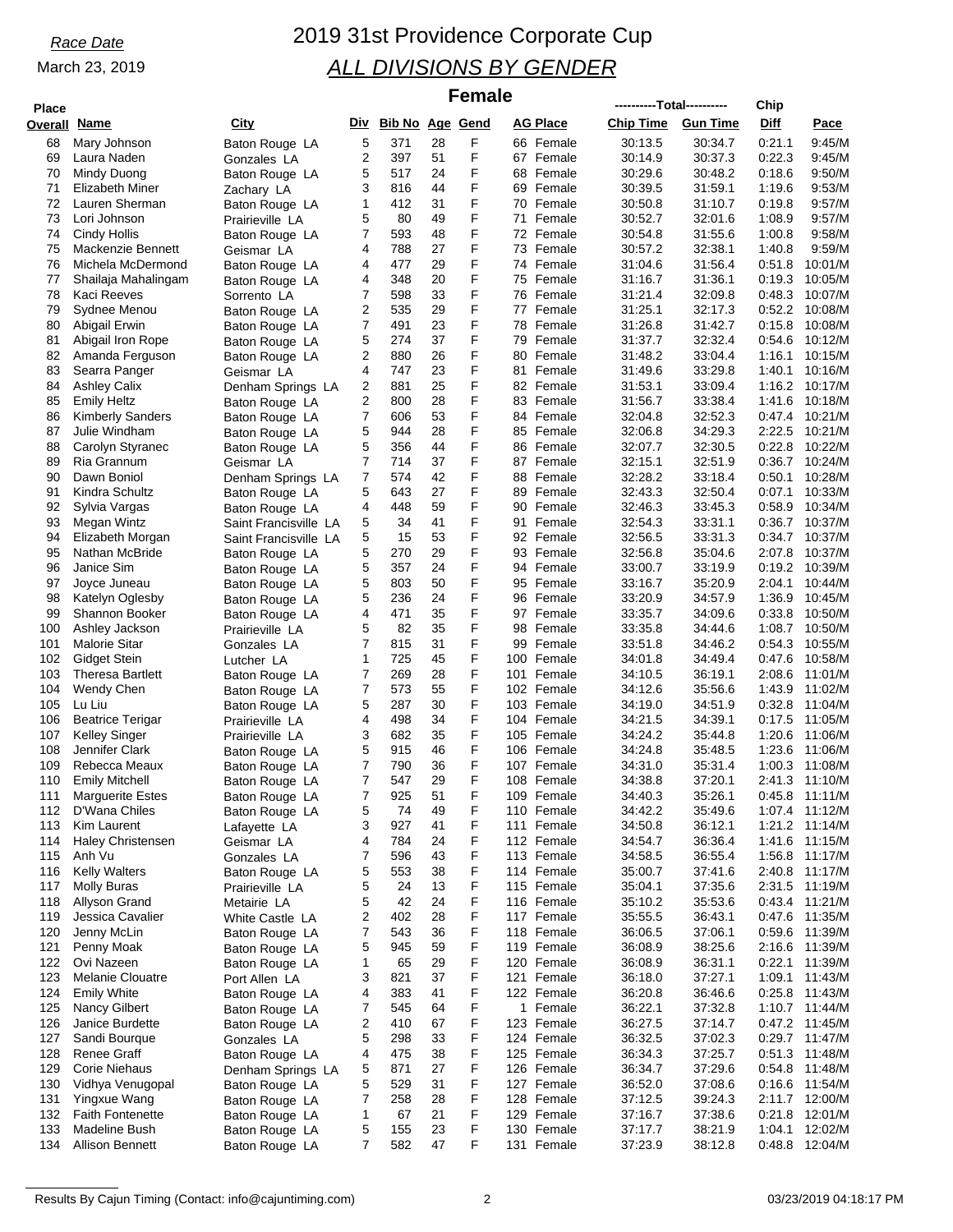## *Race Date* 2019 31st Providence Corporate Cup *ALL DIVISIONS BY GENDER*

### $F$ emale

| <b>Place</b> |                           |                      |   |                     |          |   |                          | ----------Total---------- |                    | Chip             |                           |
|--------------|---------------------------|----------------------|---|---------------------|----------|---|--------------------------|---------------------------|--------------------|------------------|---------------------------|
| Overall Name |                           | <b>City</b>          |   | Div Bib No Age Gend |          |   | <b>AG Place</b>          | <b>Chip Time</b>          | <b>Gun Time</b>    | Diff             | Pace                      |
| 135          | Cyndi Kalenicki           | Baton Rouge LA       | 2 | 544                 | 54       | F | 132 Female               | 37:31.1                   | 38:41.9            | 1:10.7           | 12:06/M                   |
| 136          | <b>Whitney Beck</b>       | Baton Rouge LA       | 4 | 242                 | 28       | F | 133 Female               | 37:51.7                   | 37:59.4            | 0.07.6           | 12:13/M                   |
| 137          | <b>Brice Mohundro</b>     | Prairieville LA      | 4 | 220                 | 41       | F | 134 Female               | 37:53.3                   | 40:20.1            | 2:26.8           | 12:13/M                   |
| 138          | Keona Patin               |                      | 4 | 379                 | 43       | F | 135 Female               | 37:54.2                   | 39:22.5            |                  | 1:28.2 12:14/M            |
| 139          | Margaret Heffron          | Baton Rouge LA       | 5 | 941                 | 60       | F | 136 Female               | 38:03.2                   | 39:15.2            | 1:11.9           | 12:16/M                   |
| 140          | Cheryl Hinton             | Baton Rouge LA       | 4 | 223                 | 55       | F | 137 Female               | 38:10.9                   | 38:38.6            | 0.27.7           | 12:19/M                   |
| 141          |                           | Baker LA             |   | 804                 | 37       | F | 138 Female               |                           | 40:16.7            | 2:04.1           | 12:19/M                   |
|              | Monica Vela-Vick          | Baton Rouge LA       | 5 | 873                 | 42       | F |                          | 38:12.5                   | 39:29.1            |                  | 12:22/M                   |
| 142<br>143   | Yvonne Baker              | Baton Rouge LA       | 5 | 900                 | 38       | F | 139 Female<br>140 Female | 38:19.9<br>38:27.9        | 39:31.6            | 1:09.1<br>1:03.7 | 12:24/M                   |
|              | Nicole Mullins            | Denham Springs LA    | 7 | 757                 | 56       | F | 141 Female               |                           | 40:18.3            | 1:49.6           | 12:25/M                   |
| 144          | Linda Cruz                | Geismar LA           | 4 | $\overline{2}$      | 42       | F | 142 Female               | 38:28.6                   | 39:16.4            |                  | 12:26/M                   |
| 145          | Deborah Buchanan          | Baton Rouge LA       | 5 |                     |          | F |                          | 38:32.0                   |                    | 0.44.3           |                           |
| 146          | Nicole Dunn               | Prairieville LA      | 5 | 635<br>473          | 26<br>31 | F | 143 Female               | 38:33.7                   | 39:43.4<br>39:19.1 |                  | 1:09.7 12:26/M<br>12:30/M |
| 147          | Rana Alkadi               | Baton Rouge LA       | 4 |                     |          | F | 144 Female               | 38:45.0                   |                    | 0:34.1           |                           |
| 148          | <b>Chelsey Gonzales</b>   | Baton Rouge LA       | 5 | 487                 | 25       | F | 145 Female               | 38:54.8                   | 40:17.7            | 1:22.8           | 12:33/M                   |
| 149          | Rebecca Lilly             | Prairieville LA      | 5 | 390                 | 18       | F | 146 Female               | 39:00.4                   | 40:27.8            |                  | 1:27.4 12:35/M            |
| 150          | <b>Stephanie Price</b>    | Prairieville LA      | 5 | 30                  | 37       |   | 147 Female               | 39:03.6                   | 40:13.3            | 1:09.7           | 12:36/M                   |
| 151          | <b>Shelly Tennimon</b>    | Prairieville LA      | 7 | 575                 | 49       | F | 148 Female               | 39:08.0                   | 39.58.8            | 0.50.8           | 12:37/M                   |
| 152          | Risa Settoon              | Geismar LA           | 4 | 783                 | 42       | F | 149 Female               | 39:18.5                   | 40:43.6            | 1:25.1           | 12:41/M                   |
| 153          | <b>Terri McKinney</b>     | Baton Rouge LA       | 7 | 540                 | 52       | F | 150 Female               | 39:20.3                   | 40:29.8            | 1:09.5           | 12:41/M                   |
| 154          | Kellie George             | Baton Rouge LA       | 5 | 175                 | 59       | F | 151 Female               | 39:23.6                   | 39:49.2            | 0.25.6           | 12:42/M                   |
| 155          | Kristyn Coogan            | Prairieville LA      | 5 | 3                   | 33       | F | 152 Female               | 39:30.6                   | 42:00.3            | 2:29.6           | 12:45/M                   |
| 156          | <b>Taylor Hays</b>        | Berwick LA           | 5 | $\overline{4}$      | 10       | F | 153 Female               | 39:31.8                   | 42:02.1            | 2:30.3           | 12:45/M                   |
| 157          | Alicia Mathews            | Baton Rouge LA       | 1 | 63                  | 32       | F | 154 Female               | 39:35.5                   | 39:57.4            | 0:21.8           | 12:46/M                   |
| 158          | Debra Batty               | Greenwell Springs LA | 7 | 128                 | 46       | F | 155 Female               | 39:52.5                   | 40:48.9            | 0:56.3           | 12:52/M                   |
| 159          | Alyssa Davis              | Baton Rouge LA       | 5 | 85                  | 22       | F | 156 Female               | 39:58.8                   | 39.58.8            |                  | 12:54/M                   |
| 160          | Fabiola Campoblanco       | Baton Rouge LA       | 1 | 888                 | 27       | F | 157 Female               | 40:01.6                   | 40:09.7            | 0.08.1           | 12:55/M                   |
| 161          | <b>Brandy Patrick</b>     | Baton Rouge LA       | 4 | 476                 | 43       | F | 158 Female               | 40:04.6                   | 40:54.2            | 0:49.5           | 12:55/M                   |
| 162          | Kim St. Pierre            | Gonzales LA          | 5 | 532                 | 47       | F | 159 Female               | 40:08.1                   | 41:02.6            |                  | 0:54.4 12:57/M            |
| 163          | Lisa Landry               | Gonzales LA          | 5 | 531                 | 55       | F | 160 Female               | 40:08.2                   | 41:02.1            | 0.53.8           | 12:57/M                   |
| 164          | Jordan Wilkinson          | Baton Rouge LA       | 4 | 478                 | 35       | F | 161 Female               | 40:18.6                   | 42:33.8            | 2:15.2           | 13:00/M                   |
| 165          | Millie Coon               | Baton Rouge LA       | 5 | 235                 | 64       | F | 162 Female               | 40:22.2                   | 42:00.1            | 1:37.8           | 13:01/M                   |
| 166          | Antoinette Mastrangelo    | Baton Rouge LA       | 4 | 446                 | 59       | F | 163 Female               | 40:29.5                   | 40:58.2            | 0:28.7           | 13:04/M                   |
| 167          | Jeri McCullough           | Baton Rouge LA       | 5 | 116                 | 49       | F | 164 Female               | 40:36.9                   | 41:27.2            | 0:50.3           | 13:06/M                   |
| 168          | Jennifer Ducre            | Denham Springs LA    | 4 | 113                 | 31       | F | 165 Female               | 40:44.2                   | 43.09.6            | 2:25.4           | 13:08/M                   |
| 169          | Karen Morton              | Baton Rouge LA       | 7 | 58                  | 56       | F | 166 Female               | 41:07.0                   | 42:08.6            | 1:01.6           | 13:16/M                   |
| 170          | Julee Blink               | Addis LA             | 5 | 7                   | 52       | F | 167 Female               | 41:14.3                   | 42:27.7            | 1:13.3           | 13:18/M                   |
| 171          | Jo Burns                  | Gonzales LA          | 5 | 171                 | 50       | F | 168 Female               | 41:15.0                   | 42:59.1            | 1:44.1           | 13:18/M                   |
| 172          | <b>Brandi Scivicque</b>   | Livingston LA        | 2 | 281                 | 35       | F | 169 Female               | 41:26.9                   | 41:52.2            | 0:25.2           | 13:22/M                   |
| 173          | Morgan Robertson          | Baton Rouge LA       | 7 | 417                 | 30       | F | 170 Female               | 41:27.1                   | 42:48.4            | 1:21.2           | 13:22/M                   |
| 174          | <b>Bailey Masterson</b>   | Baton Rouge LA       | 7 | 354                 | 24       | F | 171 Female               | 41:37.7                   | 42:49.6            | 1:11.9           | 13:25/M                   |
| 175          | <b>Tonnette Ellsworth</b> | Baton Rouge LA       | 5 | 364                 | 32       | F | 172 Female               | 41:39.4                   | 42:01.3            | 0:21.8           | 13:26/M                   |
| 176          | Megan Averett             | French Settlement    | 7 | 418                 | 27       | F | 173 Female               | 41:40.7                   | 43:02.2            | 1:21.5           | 13:26/M                   |
| 177          | Gabriela Gallardo         | Baton Rouge LA       | 5 | 672                 | 11       | F | 174 Female               | 41:57.4                   | 43.33.3            | 1:35.8           | 13:32/M                   |
| 178          | <b>Emily Ellis</b>        | Baton Rouge LA       | 3 | 922                 | 26       | F | 175 Female               | 42:11.5                   | 43:33.9            |                  | 1:22.3 13:36/M            |
| 179          | Erika Fortenberry         | Lafayette LA         | 3 | 917                 | 48       | F | 176 Female               | 42:11.9                   | 43:33.4            |                  | 1:21.5 13:36/M            |
| 180          | Katie Hunter              | Geismar LA           | 4 | 751                 | 32       | F | 177 Female               | 42:15.9                   | 45:22.4            | 3:06.5           | 13:38/M                   |
| 181          | Karen Novak               | Baton Rouge LA       | 7 | 500                 | 39       | F | 178 Female               | 42:18.2                   | 43:26.6            |                  | 1:08.3 13:39/M            |
| 182          | Keary Ragusa              | Prairieville LA      | 7 | 503                 | 32       | F | 179 Female               | 42:20.5                   | 43:27.4            |                  | 1:06.8 13:39/M            |
| 183          | Nive Pullalarevu          | Baton Rouge LA       | 1 | 66                  | 22       | F | 180 Female               | 42:31.3                   | 42:58.6            |                  | 0:27.3 13:43/M            |
| 184          | Rachel Harvey             | Gonzales LA          | 5 | 14                  | 25       | F | 181 Female               | 42:31.5                   | 44:36.4            | 2:04.8           | 13:43/M                   |
| 185          | Marielle Howard           | Prairieville LA      | 5 | 233                 | 44       | F | 182 Female               | 42:32.7                   | 44:08.6            |                  | 1:35.8 13:43/M            |
| 186          | Melissa Lejeune           | Baton Rouge LA       | 5 | 18                  | 43       | F | 183 Female               | 42:53.0                   | 43:59.6            |                  | 1:06.6 13:50/M            |
| 187          | Tamasha Baptiste          | Baton Rouge LA       | 7 | 646                 | 38       | F | 184 Female               | 42:58.2                   | 44:27.1            |                  | 1:28.9 13:52/M            |
| 188          | Pamela Trepagnier         | Baton Rouge LA       | 5 | 122                 | 66       | F | 185 Female               | 43:09.7                   | 44:42.4            | 1:32.6           | 13:55/M                   |
| 189          | Katherine Lockhart        | Baton Rouge LA       | 5 | 415                 | 36       | F | 186 Female               | 43:11.8                   | 44:51.4            |                  | 1:39.6 13:56/M            |
| 190          | Mary Berthelot            | Baton Rouge LA       | 5 | 100                 | 38       | F | 187 Female               | 43:14.1                   | 45:00.9            |                  | 1:46.8 13:57/M            |
| 191          | Lea Carter                | Baton Rouge LA       | 5 | 289                 | 40       | F | 188 Female               | 43:15.8                   | 43:36.5            |                  | 0:20.7 13:57/M            |
| 192          | Candace Polito            | Baker LA             | 5 | 843                 | 35       | F | 189 Female               | 43:28.9                   | 44:36.8            | 1:07.8           | 14:01/M                   |
| 193          | Karen Tiemann             | Shreveport LA        | 5 | 20                  | 65       | F | 190 Female               | 43:29.1                   | 46:02.5            |                  | 2:33.3 14:02/M            |
| 194          | Kathy Becnel              | Gonzales LA          | 5 | 38                  | 65       | F | 191 Female               | 43:36.0                   | 44.29.3            |                  | 0:53.2 14:04/M            |
| 195          | Julie Lee                 | Gonzales LA          | 5 | 657                 | 36       | F | 192 Female               | 43:47.9                   | 46:10.4            |                  | 2:22.4 14:07/M            |
| 196          | Lauren Doerr              | Baton Rouge LA       | 5 | 140                 | 16       | F | 193 Female               | 43:54.6                   | 45:21.4            |                  | 1:26.8 14:10/M            |
| 197          | Kaitlin Wallace           | Baton Rouge LA       | 5 | 940                 | 31       | F | 194 Female               | 43:58.5                   | 45:06.8            |                  | 1:08.3 14:11/M            |
| 198          | Madeline Domma            | Baton Rouge LA       | 5 | 939                 | 31       | F | 195 Female               | 43:59.0                   | 45:06.2            |                  | 1:07.2 14:11/M            |
| 199          | Lucy Ellen Goodman        | Geismar LA           | 4 | 761                 | 42       | F | 196 Female               | 44:01.3                   | 45:43.8            |                  | 1:42.4 14:12/M            |
| 200          | Kim Thickman              | Denham Springs LA    | 5 | 117                 | 44       | F | 197 Female               | 44:02.0                   | 45:37.7            |                  | 1:35.6 14:12/M            |
| 201          | Aimee Richard             | Baton Rouge LA       | 4 | 461                 | 49       | F | 198 Female               | 44:02.9                   | 44:46.3            |                  | 0:43.4 14:12/M            |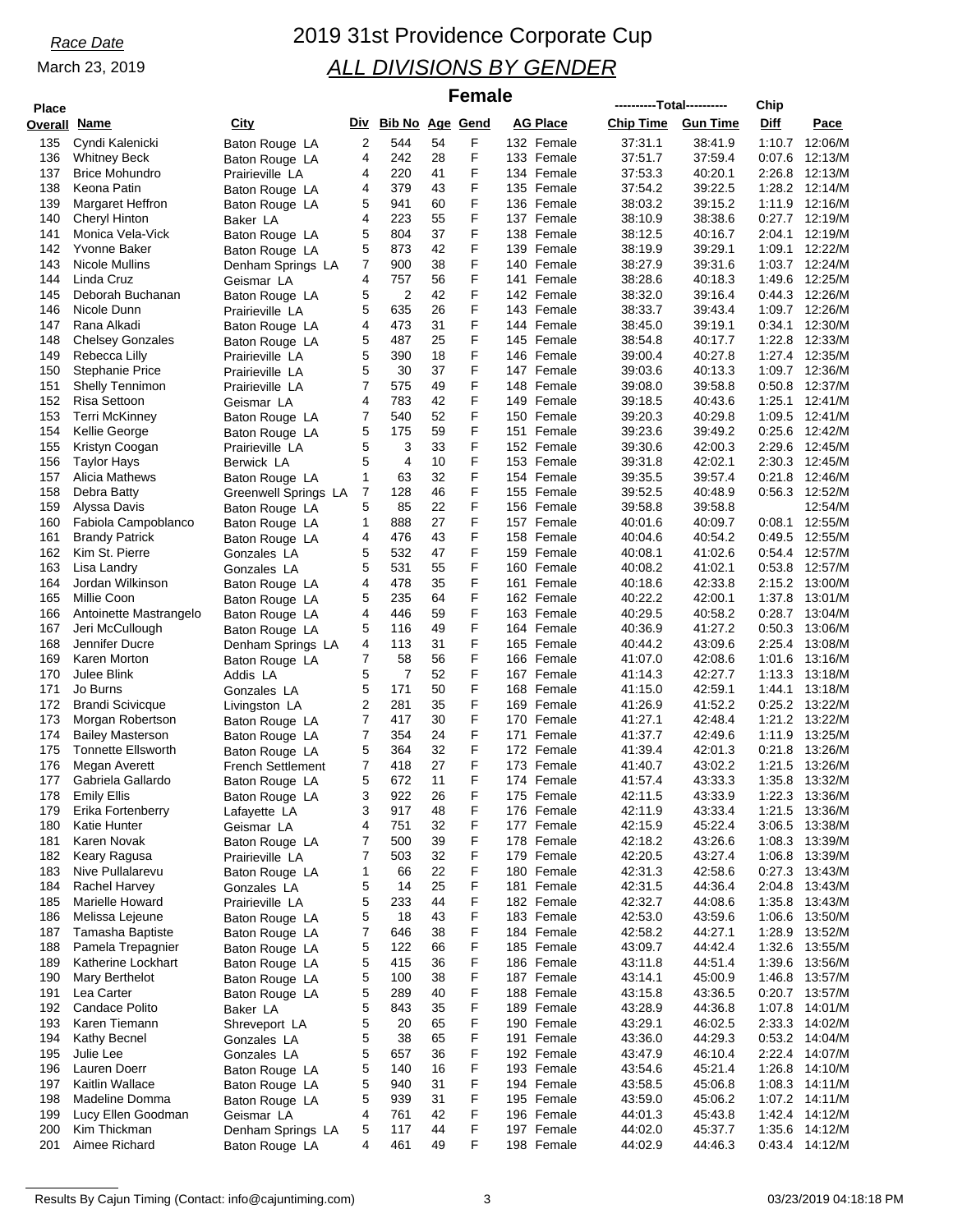## *Race Date* 2019 31st Providence Corporate Cup *ALL DIVISIONS BY GENDER*

### $Female$

| <b>Place</b>        |                                      |                          |        |                     |          |        |     |                          | ----------Total---------- |                    | Chip             |                    |
|---------------------|--------------------------------------|--------------------------|--------|---------------------|----------|--------|-----|--------------------------|---------------------------|--------------------|------------------|--------------------|
| <b>Overall Name</b> |                                      | <u>City</u>              |        | Div Bib No Age Gend |          |        |     | <b>AG Place</b>          | <b>Chip Time</b>          | <b>Gun Time</b>    | Diff             | Pace               |
| 202                 | Susie Accardo                        | Baton Rouge LA           | 5      | 121                 | 55       | F      |     | 199 Female               | 44:05.0                   | 45:38.1            | 1:33.1           | 14:13/M            |
| 203                 | Laura Faulkner                       | Baton Rouge LA           | 4      | 469                 | 49       | F      |     | 200 Female               | 44:07.1                   | 44:46.6            | 0:39.4           | 14:14/M            |
| 204                 | Amy Scardina                         | Baton Rouge LA           | 5      | 92                  | 47       | F      |     | 201 Female               | 44:29.9                   | 46:06.9            | 1:36.9           | 14:21/M            |
| 205                 | Jill Leonard                         | Baton Rouge LA           | 7      | 600                 | 51       | F      |     | 202 Female               | 44:51.7                   | 46:02.3            | 1:10.5           | 14:28/M            |
| 206                 | Terri Allen                          | Prairieville LA          | 5      | 146                 | 34       | F      |     | 203 Female               | 44:52.7                   | 51:08.7            | 6:16.0           | 14:28/M            |
| 207                 | <b>Sherry Mayer</b>                  | Baton Rouge LA           | 5      | 123                 | 58       | F      |     | 204 Female               | 45:07.0                   | 46:44.6            | 1:37.6           | 14:33/M            |
| 208                 | Rachel Hopper                        | Covington LA             | 5      | 638                 | 24       | F      |     | 205 Female               | 45:07.5                   | 47:07.6            | 2:00.1           | 14:33/M            |
| 209                 | Paula Dowding                        | Geismar LA               | 5      | 198                 | 47       | F      |     | 206 Female               | 45:09.3                   | 45:57.2            | 0:47.8           | 14:34/M            |
| 210                 | Donna Barbay                         | Baton Rouge LA           | 5      | 149                 | 55       | F      |     | 207 Female               | 45:11.5                   | 45:57.4            | 0.45.8           | 14:35/M            |
| 211                 | Claudia Barrientos                   | Baton Rouge LA           | 5      | 671                 | 48       | F      |     | 208 Female               | 45:15.2                   | 46:51.6            | 1:36.3           | 14:36/M            |
| 212                 | <b>Sharon Marshall</b>               | Baton Rouge LA           | 7      | 539                 | 71       | F      |     | 209 Female               | 45:16.2                   | 46:27.8            | 1:11.6           | 14:36/M            |
| 213                 | Jennifer Tenney                      | Baton Rouge LA           | 7      | 56                  | 42       | F      |     | 210 Female               | 45:23.2                   | 46:24.4            | 1:01.1           | 14:38/M            |
| 214                 | <b>Winry Pugh</b>                    | Prairieville LA          | 7      | 264                 | 4        | F      | 211 | Female                   | 45:30.6                   | 47:50.6            | 2:19.9           | 14:41/M            |
| 215                 | Hayley Pugh                          | Prairieville LA          | 7      | 263                 | 32       | F      |     | 212 Female               | 45:30.9                   | 47:50.9            | 2:19.9           | 14:41/M            |
| 216                 | <b>Stacy Schoonmaker</b>             | Baton Rouge LA           | 5      | 931                 | 41       | F      |     | 213 Female               | 45.37.4                   | 48:03.3            | 2:25.8           | 14:43/M            |
| 217                 | Lisa Huffty                          | Baton Rouge LA           | 7      | 590                 | 52       | F      |     | 214 Female               | 45:45.2                   | 47:45.8            | 2:00.5           | 14:45/M            |
| 218                 | Lisa Robbins                         | Baton Rouge LA           | 7      | 562                 | 53       | F      |     | 215 Female               | 45:46.2                   | 47:47.4            | 2:01.2           | 14:46/M            |
| 219                 | Megan Tiemann                        | Shreveport LA            | 5      | 10                  | 29       | F      |     | 216 Female               | 45:58.5                   | 48:32.1            | 2:33.5           | 14:50/M            |
| 220                 | Georgette Fontenot                   | Baton Rouge LA           | 5      | 660                 | 49       | F      | 217 | Female                   | 46:07.5                   | 48:05.1            | 1:57.5           | 14:53/M            |
| 221                 | Amy Barousse                         | Baton Rouge LA           | 2      | 319                 | 47       | F      |     | 218 Female               | 46:14.9                   | 48:28.6            | 2:13.7           | 14:55/M            |
| 222                 | Suzanne Corkern                      | Baton Rouge LA           | 5      | 17                  | 64       | F      |     | 219 Female               | 46:22.8                   | 47:01.7            | 0:38.8           | 14:57/M            |
| 223                 | Alexis Formeller                     | Baton Rouge LA           | 5      | 79                  | 9        | F      |     | 220 Female               | 46:42.9                   | 49:39.6            | 2:56.7           | 15:04/M            |
| 224                 | Marvaer Pero                         | Geismar LA               | 7      | 717                 | 53       | F      |     | 221 Female               | 46:43.0                   | 47:48.8            | 1:05.8           | 15:04/M            |
| 225                 | Danielle Formeller                   | Baton Rouge LA           | 5      | 78                  | 40       | F      |     | 222 Female               | 46:45.6                   | 49:40.5            | 2:54.8           | 15:05/M            |
| 226                 | Kitty Gauthreaux                     | Zachary LA               | 7      | 588                 | 50       | F      |     | 223 Female               | 46:48.3                   | 48:19.1            | 1:30.7           | 15:06/M            |
| 227                 | Donna Aucoin                         | Denham Springs LA        | 7      | 587                 | 55       | F      |     | 224 Female               | 46:48.8                   | 48:18.6            | 1:29.8           | 15:06/M            |
| 228                 | Tani Legleu                          | Baton Rouge LA           | 5      | 519                 | 55       | F      |     | 225 Female               | 47:05.6                   | 48:56.4            | 1:50.7           | 15:11/M            |
| 229                 | Ryann Sanchez                        | Gonzales LA              | 7      | 620                 | 26       | F      |     | 226 Female               | 47:10.1                   | 48:40.9            | 1:30.7           | 15:13/M            |
| 230                 | Alyson Gaharan                       | Baton Rouge LA           | 5      | 327                 | 26       | F      |     | 227 Female               | 47:18.7                   | 48:15.8            | 0:57.1           | 15:15/M            |
| 231                 | Sharla Roussel                       | Gonzales LA              | 5      | 162                 | 61       | F      |     | 228 Female               | 47:44.1                   | 50:20.3            | 2:36.1           | 15:24/M            |
| 232                 | Linda Patterson                      | Gonzales LA              | 5      | 199                 | 52       | F      |     | 229 Female               | 47:45.6                   | 50:30.3            | 2:44.6           | 15:24/M            |
| 233                 | Rebecca Williams                     | Baton Rouge LA           | 5      | 124                 | 31       | F      |     | 230 Female               | 47:46.0                   | 49:57.9            | 2:11.8           | 15:25/M            |
| 234                 | Rocio Rivera                         | Baton Rouge LA           | 5      | 507                 | 47       | F      | 231 | Female                   | 47:48.7                   | 49:03.9            | 1:15.1           | 15:25/M            |
| 235                 | Grecia Teran                         | Baton Rouge LA           | 7      | 501                 | 33       | F      |     | 232 Female               | 47:48.9                   | 49:03.3            | 1:14.3           | 15:25/M            |
| 236                 | Courtney Warren                      | Denham Springs LA        | 7<br>7 | 548                 | 24       | F<br>F |     | 233 Female               | 47:56.9                   | 50:17.7            | 2:20.8           | 15:28/M            |
| 237<br>238          | <b>Becki Shirley</b><br>Sarah Howard | Geismar LA               | 7      | 705<br>602          | 48<br>53 | F      |     | 234 Female<br>235 Female | 47:58.0                   | 49:49.4            | 1:51.3<br>1:52.3 | 15:28/M<br>15:30/M |
| 239                 | Laura Sherman                        | Slaughter LA             | 7      | 624                 | 53       | F      |     | 236 Female               | 48:04.3<br>48:05.4        | 49:56.7<br>49:56.5 | 1:51.1           | 15:31/M            |
| 240                 | Meagan Marcello                      | Baton Rouge LA           | 4      | 768                 | 15       | F      |     | 237 Female               | 48:11.4                   | 49:31.6            | 1:20.1           | 15:33/M            |
| 241                 | Dana Marcello                        | Geismar LA<br>Geismar LA | 4      | 766                 | 49       | F      |     | 238 Female               | 48:13.0                   | 49:31.6            | 1:18.5           | 15:33/M            |
| 242                 | Kim Key                              | Baton Rouge LA           | 5      | 934                 | 23       | F      |     | 239 Female               | 48:21.9                   | 51:06.8            | 2:44.9           | 15:36/M            |
| 243                 | Doreen Swanson                       | Saint Amant LA           | 5      | 209                 | 55       | F      |     | 240 Female               | 48:37.5                   | 50:21.4            | 1:43.9           | 15:41/M            |
| 244                 | Casey Francois                       | Baton Rouge LA           | 1      | 69                  | 26       | F      |     | 241 Female               | 48:40.3                   | 49:08.1            | 0:27.8           | 15:42/M            |
| 245                 | <b>Brenda Dearmond</b>               | Gonzales LA              | 7      | 691                 | 57       | F      |     | 242 Female               | 48:40.7                   | 48:53.8            |                  | 0:13.1 15:42/M     |
| 246                 | Serena Crawford                      | Baton Rouge LA           | 7      | 537                 | 28       | F      |     | 243 Female               | 48:51.5                   | 49.51.9            |                  | 1:00.3 15:45/M     |
| 247                 | <b>Tingting Shan</b>                 | Prairieville LA          | 5      | 142                 | 32       | F      |     | 244 Female               | 49:01.7                   | 51:05.6            | 2:03.9           | 15:49/M            |
| 248                 | Susan Bush                           | Baton Rouge LA           | 5      | 154                 | 50       | F      |     | 245 Female               | 49:17.6                   | 52:02.3            |                  | 2:44.6 15:54/M     |
| 249                 | <b>Beth Spears</b>                   | Geismar LA               | 7      | 706                 | 43       | F      |     | 246 Female               | 49:21.1                   | 50:24.6            |                  | 1:03.5 15:55/M     |
| 250                 | Janelle Stockwell                    | Baton Rouge LA           | 7      | 830                 | 45       | F      |     | 247 Female               | 49:29.9                   | 51:27.6            |                  | 1:57.7 15:58/M     |
| 251                 | Jennifer Price                       | Baton Rouge LA           | 7      | 259                 | 32       | F      |     | 248 Female               | 49:32.4                   | 51:43.3            | 2:10.8           | 15:59/M            |
| 252                 | <b>Chelsy Shofner</b>                | Baton Rouge LA           | 7      | 265                 | 35       | F      |     | 249 Female               | 49:32.5                   | 51:43.1            | 2:10.6           | 15:59/M            |
| 253                 | Monique Ator                         | Baton Rouge LA           | 4      | 877                 | 30       | F      |     | 250 Female               | 49:32.7                   | 52:02.6            | 2:29.8           | 15:59/M            |
| 254                 | Suzette Alleman                      | Plaquemine LA            | 7      | 813                 | 46       | F      |     | 251 Female               | 49:33.1                   | 51:05.5            | 1:32.3           | 15:59/M            |
| 255                 | Christina Wipfli                     | Zachary LA               | 5      | 22                  | 50       | F      |     | 252 Female               | 49:34.3                   | 51:03.6            | 1:29.2           | 15:59/M            |
| 256                 | Jeannie Granger                      | Plaquemine LA            | 7      | 629                 | 44       | F      |     | 253 Female               | 49:41.0                   | 51:32.4            |                  | 1:51.3 16:02/M     |
| 257                 | Roeshawn Peters                      | Baton Rouge LA           | 5      | 95                  | 38       | F      |     | 254 Female               | 49:42.7                   | 51:10.5            | 1:27.8           | 16:02/M            |
| 258                 | Angela Mire                          | Baton Rouge LA           | 2      | 318                 | 37       | F      |     | 255 Female               | 49:58.3                   | 51:11.1            | 1:12.7           | 16:07/M            |
| 259                 | <b>Brittany Landry</b>               | Prairieville LA          | 7      | 627                 | 35       | F      |     | 256 Female               | 49:59.7                   | 51:56.6            | 1:56.8           | 16:07/M            |
| 260                 | Mieke Roudolfich                     | Baton Rouge LA           | 7      | 626                 | 28       | F      |     | 257 Female               | 50:00.2                   | 51:57.2            | 1:56.9           | 16:08/M            |
| 261                 | Lauren Stobbs                        | Baton Rouge LA           | 7      | 625                 | 25       | F      |     | 258 Female               | 50:00.3                   | 51:56.6            |                  | 1:56.2 16:08/M     |
| 262                 | Anne Patin                           | Baton Rouge LA           | 7      | 576                 | 44       | F      |     | 259 Female               | 50:01.3                   | 51:58.8            |                  | 1:57.5 16:08/M     |
| 263                 | <b>Danielle Perkins</b>              | Baton Rouge LA           | 7      | 630                 | 34       | F      |     | 260 Female               | 50:06.7                   | 52:00.4            | 1:53.6           | 16:10/M            |
| 264                 | Terri Sullivan                       | Ruston LA                | 5      | 904                 | 53       | F      |     | 261 Female               | 50:07.9                   | 51:55.8            |                  | 1:47.8 16:10/M     |
| 265                 | <b>Tracy Davis</b>                   | Baton Rouge LA           | 7      | 632                 | 52       | F      |     | 262 Female               | 50:19.2                   | 52:12.6            | 1:53.4           | 16:14/M            |
| 266                 | <b>Allison Wells</b>                 | Denham Springs LA        | 5      | 891                 | 36       | F      |     | 263 Female               | 50:26.5                   | 51:57.4            | 1:30.8           | 16:16/M            |
| 267                 | Liz Bahlinger                        | Baton Rouge LA           | 5      | 840                 | 26       | F      |     | 264 Female               | 50:28.0                   | 51:26.1            | 0:58.1           | 16:17/M            |
| 268                 | Jessica Tate                         | Baton Rouge LA           | 7      | 311                 | 22       | F      |     | 265 Female               | 50:46.4                   | 53:00.8            |                  | 2:14.3 16:23/M     |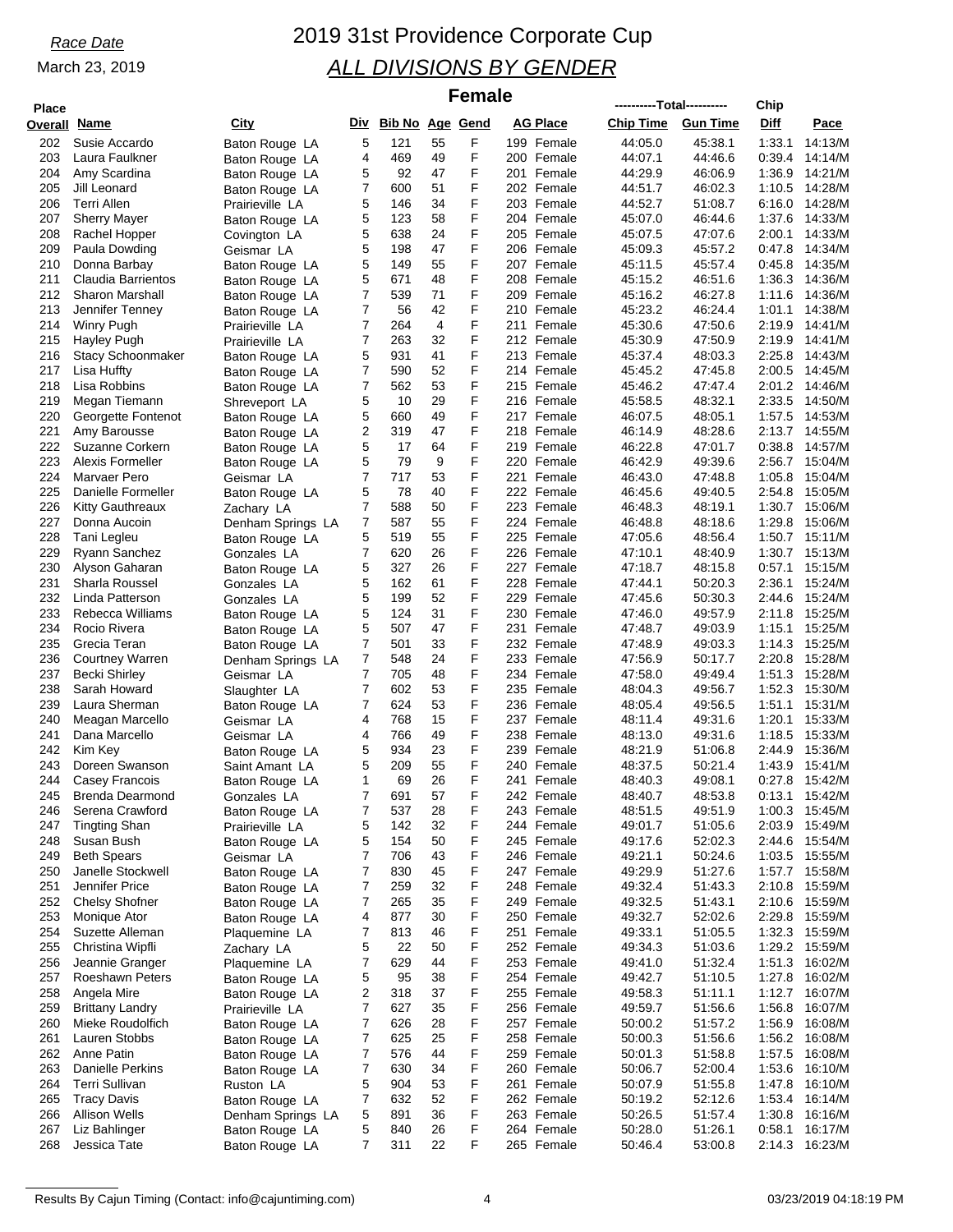| <b>Place</b> |                                               |                                   |        |                     |          | <b>Female</b> | ----------Total---------- |        |                    |                      |                     |                    |
|--------------|-----------------------------------------------|-----------------------------------|--------|---------------------|----------|---------------|---------------------------|--------|--------------------|----------------------|---------------------|--------------------|
| Overall      | Name                                          | City                              |        | Div Bib No Age Gend |          |               | <b>AG Place</b>           |        | <b>Chip Time</b>   | <b>Gun Time</b>      | Chip<br><b>Diff</b> | Pace               |
| 269          | Laurie Gautreaux                              | Saint Amant LA                    | 7      | 615                 | 51       | F             | 266 Female                |        | 50:50.0            | 52:45.9              | 1:55.8              | 16:24/M            |
| 270          | Cheri Mareno                                  | Prairieville LA                   | 7      | 585                 | 56       | F             | 267 Female                |        | 50:51.7            | 52:46.1              | 1:54.3              | 16:24/M            |
| 271          | Izabel Crochet                                | Prairieville LA                   | 5      | 148                 | 3        | F             | 268 Female                |        | 51:08.7            | 51:08.7              |                     | 16:30/M            |
| 272          | <b>Cheryl Hiebert</b>                         | Prairieville LA                   | 5      | 46                  | 61       | F             | 269 Female                |        | 51:12.1            | 53:50.9              | 2:38.7              | 16:31/M            |
| 273<br>274   | Amanda Hebert<br>Saye McCants                 | Baton Rouge LA                    | 5<br>5 | 83<br>87            | 38<br>35 | F<br>F        | 270 Female<br>271         | Female | 51:13.5<br>51:14.7 | 52:31.6<br>52:31.6   | 1:18.1<br>1:16.9    | 16:31/M<br>16:32/M |
| 275          | Karen Holden                                  | Baton Rouge LA<br>Baton Rouge LA  | 5      | 848                 | 52       | F             | 272 Female                |        | 51:19.0            | 54:29.6              | 3:10.6              | 16:33/M            |
| 276          | Mary Trigg                                    | Baton Rouge LA                    | 5      | 954                 | 33       | F             | 273 Female                |        | 51:45.3            | 54:05.1              | 2:19.7              | 16:42/M            |
| 277          | Heather Day                                   | Baton Rouge LA                    | 5      | 31                  | 46       | F             | 274 Female                |        | 51:46.3            | 54:04.6              | 2:18.3              | 16:42/M            |
| 278          | Christina Elliott                             | Baton Rouge LA                    | 7      | 564                 | 29       | F             | 275 Female                |        | 52:00.0            | 54:39.4              | 2:39.3              | 16:46/M            |
| 279          | Monique Franklin                              | Baton Rouge LA                    | 1      | 435                 | 49       | F             | 276 Female                |        | 52:08.0            | 52:41.3              | 0:33.3              | 16:49/M            |
| 280<br>281   | Renee Howard<br>Tyrsi Brown                   | Baton Rouge LA                    | 4<br>4 | 479<br>482          | 39<br>43 | F<br>F        | 277<br>278 Female         | Female | 52:30.0<br>52:37.3 | 54:57.6<br>54:55.1   | 2:27.6<br>2:17.8    | 16:56/M<br>16:58/M |
| 282          | Erin Roy                                      | Baton Rouge LA<br>Baton Rouge LA  | 5      | 275                 | 35       | F             | 279 Female                |        | 52:37.6            | 55:26.4              | 2:48.7              | 16:58/M            |
| 283          | <b>Gladys Kinney</b>                          | Baton Rouge LA                    | 4      | 481                 | 70       | F             | 280                       | Female | 52:37.9            | 54:56.9              | 2:18.9              | 16:58/M            |
| 284          | <b>Phyllis Mahfouz</b>                        | Baton Rouge LA                    | 7      | 628                 | 63       | F             | 281 Female                |        | 52:45.8            | 54:44.4              | 1:58.6              | 17:01/M            |
| 285          | Sally McBride                                 | Baton Rouge LA                    | 5      | 271                 | 31       | F             | 282 Female                |        | 52:45.9            | 55:34.6              | 2:48.7              | 17:01/M            |
| 286          | <b>Terri Lafleur</b>                          | Baton Rouge LA                    | 7      | 597                 | 60       | F             | 283 Female                |        | 52:46.0            | 54:44.6              | 1:58.6              | 17:01/M            |
| 287<br>288   | Renee Poole<br><b>Janice Selders</b>          | Baton Rouge LA                    | 7<br>7 | 572<br>604          | 27<br>58 | F<br>F        | 284 Female<br>285 Female  |        | 53:00.1<br>53:04.8 | 54:53.5<br>54:53.6   | 1:53.4<br>1:48.8    | 17:06/M<br>17:07/M |
| 289          | Ada Jones                                     | Baton Rouge LA<br>Baton Rouge LA  | 5      | 98                  | 58       | F             | 286 Female                |        | 53:06.3            | 54:43.2              | 1:36.9              | 17:08/M            |
| 290          | Patricia Poche                                | Baton Rouge LA                    | 5      | 885                 | 51       | F             | 287 Female                |        | 53:14.8            | 55:33.1              | 2:18.3              | 17:10/M            |
| 291          | <b>Yvonne Buras</b>                           | Prairieville LA                   | 5      | 40                  | 48       | F             | 288 Female                |        | 53:14.8            | 55:32.7              | 2:17.8              | 17:10/M            |
| 292          | Pat Verdicanno                                | Denham Springs LA                 | 5      | 72                  | 56       | F             | 289 Female                |        | 53:25.1            | 54:38.1              | 1:12.9              | 17:14/M            |
| 293          | Lauren Guidroz                                | Baton Rouge LA                    | 5      | 330                 | 21       | F             | 290                       | Female | 53:49.0            | 54:41.6              | 0.52.6              | 17:22/M            |
| 294<br>295   | <b>Kelley Loupe</b><br><b>Mallory Knudsen</b> | Baton Rouge LA                    | 4<br>5 | 388<br>328          | 50<br>22 | F<br>F        | 291<br>292 Female         | Female | 53:49.2<br>53:50.0 | 55:03.1<br>54:42.3   | 1:13.8<br>0:52.3    | 17:22/M<br>17:22/M |
| 296          | <b>Emily Calkins</b>                          | Baton Rouge LA<br>Baton Rouge LA  | 7      | 305                 | 24       | F             | 293 Female                |        | 53:51.5            | 56:04.8              | 2:13.3              | 17:22/M            |
| 297          | Caroline Welker                               | Baton Rouge LA                    | 5      | 329                 | 22       | F             | 294 Female                |        | 53:51.5            | 54:43.4              | 0:51.8              | 17:22/M            |
| 298          | Marie Franco                                  | Baton Rouge LA                    | 5      | 90                  | 59       | F             | 295 Female                |        | 53:58.4            | 55:37.8              | 1:39.4              | 17:25/M            |
| 299          | Fran Dial                                     | Baton Rouge LA                    | 7      | 609                 | 50       | F             | 296 Female                |        | 54:11.3            | 55:22.6              | 1:11.3              | 17:29/M            |
| 300          | Lora Coleman                                  | Baton Rouge LA                    | 4      | 389                 | 53       | F             | 297 Female                |        | 54:16.6            | 55:04.7              | 0:48.1              | 17:30/M            |
| 301<br>302   | Karen Dunbar<br><b>Kelly Clement</b>          | Saint Gabriel LA                  | 5<br>5 | 286<br>293          | 43<br>38 | F<br>F        | 298 Female<br>299 Female  |        | 54:20.3<br>54:22.8 | 54:48.6<br>54:49.9   | 0.28.3<br>0:27.1    | 17:32/M<br>17:32/M |
| 303          | Destiny Coco                                  | La Place LA<br>Gonzales LA        | 5      | 296                 | 20       | F             | 300 Female                |        | 54:24.1            | 54:52.9              | 0.28.7              | 17:33/M            |
| 304          | Ansonia Coco                                  | Gonzales LA                       | 5      | 295                 | 43       | F             | 301                       | Female | 54:25.4            | 54:52.9              | 0:27.5              | 17:33/M            |
| 305          | Jennifer Easterwood                           | Gonzales LA                       | 5      | 163                 | 46       | F             | 302 Female                |        | 54:38.0            | 56.58.4              | 2:20.3              | 17:37/M            |
| 306          | Kendra Beckley                                | Baton Rouge LA                    | 5      | 164                 | 46       | F             | 303 Female                |        | 54:38.1            | 56:57.8              | 2:19.7              | 17:37/M            |
| 307          | Kameryn Gardemal                              | Gonzales LA                       | 5      | 201                 | 22       | F             | 304 Female                |        | 54:38.7            | 57:23.6              | 2:44.8              | 17:37/M            |
| 308<br>309   | Celeste Gilmore<br>Lorry Davis                | Gonzales LA                       | 5<br>5 | 191<br>27           | 52<br>55 | F<br>F        | 305 Female<br>306         | Female | 54:47.4<br>54.54.6 | 56:53.5<br>55:23.3   | 2:06.1<br>0.28.7    | 17:40/M<br>17:43/M |
| 310          | Lasha Patterson                               | Darrow LA<br>Darrow LA            | 5      | 26                  | 39       | F             | 307 Female                |        | 55:08.2            | 55:37.6              | 0:29.3              | 17:47/M            |
| 311          | <b>Yvonne Steele</b>                          | Baton Rouge LA                    | 7      | 133                 | 60       | F             | 308 Female                |        | 55:14.6            | 56.47.1              | 1:32.5              | 17:49/M            |
| 312          | <b>Tracy Arrington</b>                        | Baton Rouge LA                    | 5      | 552                 | 40       | F             | 309 Female                |        | 55:21.1            | 57:40.6              | 2:19.5              | 17:51/M            |
| 313          | Jennifer Tipton                               | Denham Springs LA                 | 5      | 551                 | 46       | F             | 310 Female                |        | 55:22.0            | 57:40.5              | 2:18.5              | 17:52/M            |
| 314          | Katherine Thimmesch                           | Baton Rouge LA                    | 5      | 525                 | 28       | F             | 311                       | Female | 55:22.3            | 58:04.1              | 2:41.8              | 17:52/M            |
| 315          | Vanessa Keith                                 | Prairieville LA                   | 7      | 607<br>776          | 54<br>51 | F<br>F        | 312 Female                |        | 55:23.6<br>55:39.3 | 55:23.6<br>57:35.9   |                     | 17:52/M<br>17:57/M |
| 316<br>317   | Sharon Caughman<br>Sandy Poche                | Geismar LA<br>Geismar LA          | 4<br>4 | 754                 | 59       | F             | 313 Female<br>314 Female  |        | 55:40.5            | 57:34.3              | 1:56.6<br>1:53.8    | 17:57/M            |
| 318          | Miranda Martin                                | Houma LA                          | 5      | 856                 | 11       | F             | 315 Female                |        | 55:56.8            | 56:51.6              | 0.54.8              | 18:03/M            |
| 319          | <b>Tanya Martin</b>                           | Houma LA                          | 5      | 854                 | 47       | F             | 316 Female                |        | 56:07.8            | 57:02.2              | 0.54.4              | 18:06/M            |
| 320          | Lekeisha Watson                               | Walker LA                         | 5      | 35                  | 42       | F             | 317 Female                |        | 56:20.6            | 57:52.1              | 1:31.5              | 18:10/M            |
| 321          | Evelyn Winfield                               | Geismar LA                        | 7      | 720                 | 44       | F             | 318 Female                |        | 56:23.9            | 57.26.4              | 1:02.5              | 18:11/M            |
| 322<br>323   | Christina Boudreaux                           | Prairieville LA                   | 7<br>5 | 827<br>25           | 36<br>34 | F<br>F        | 319 Female<br>320 Female  |        | 56:25.6<br>56:28.2 | 58:37.1<br>57:55.9   | 2:11.5<br>1:27.6    | 18:12/M<br>18:13/M |
| 324          | Toni Lodge<br>Wanda Simmons                   | Prairieville LA<br>Geismar LA     | 5      | 36                  | 53       | F             | 321 Female                |        | 56:29.2            | 57:55.1              | 1:25.9              | 18:13/M            |
| 325          | Debbie Riche                                  | Baton Rouge LA                    | 5      | 279                 | 56       | F             | 322 Female                |        | 56:57.4            | 59:33.1              | 2:35.6              | 18:22/M            |
| 326          | Victoria Lollar                               | Plaquemine LA                     | 7      | 834                 | 24       | F             | 323 Female                |        | 57:03.0            | 59:18.1              | 2:15.1              | 18:24/M            |
| 327          | Donna Fontenot                                | Plaquemine LA                     | 7      | 833                 | 50       | F             | 324 Female                |        | 57:04.4            | 59:19.2              | 2:14.8              | 18:25/M            |
| 328          | Amelia Wayne                                  | Baton Rouge LA                    | 5      | 897                 | 39       | F             | 325 Female                |        | 57:17.8            | 59:07.6              | 1:49.8              | 18:29/M            |
| 329          | Lisa Doyle                                    | Baton Rouge LA                    | 7      | 577                 | 45       | F<br>F        | 326 Female                |        | 57:33.6            | 59:41.4              |                     | 2:07.8 18:34/M     |
| 330<br>331   | <b>Courtney Tolbert</b><br>Sheila Hill        | Prairieville LA<br>Baton Rouge LA | 5<br>7 | 659<br>571          | 29<br>65 | F             | 327 Female<br>328 Female  |        | 57:38.4<br>57:44.8 | 1:00:30.9<br>59:45.4 | 2:52.4<br>2:00.6    | 18:35/M<br>18:37/M |
| 332          | <b>Grace Foster</b>                           | Geismar LA                        | 7      | 712                 | 9        | F             | 329 Female                |        | 58:10.2            | 1:00:31.9            | 2:21.6              | 18:46/M            |
| 333          | Alice Boudreaux                               | New Roads LA                      | 7      | 829                 | 72       | F             | 330 Female                |        | 58:14.2            | 1:00:24.6            | 2:10.3              | 18:47/M            |
| 334          | Deanna Foster                                 | Geismar LA                        | 7      | 711                 | 39       | F             | 331 Female                |        | 58:14.8            | 1:00:38.1            | 2:23.3              | 18:47/M            |
| 335          | Nicole Ray                                    | Baton Rouge LA                    | 2      | 316                 | 47       | F             | 332 Female                |        | 58:17.5            | 1:00:41.4            | 2:23.9              | 18:48/M            |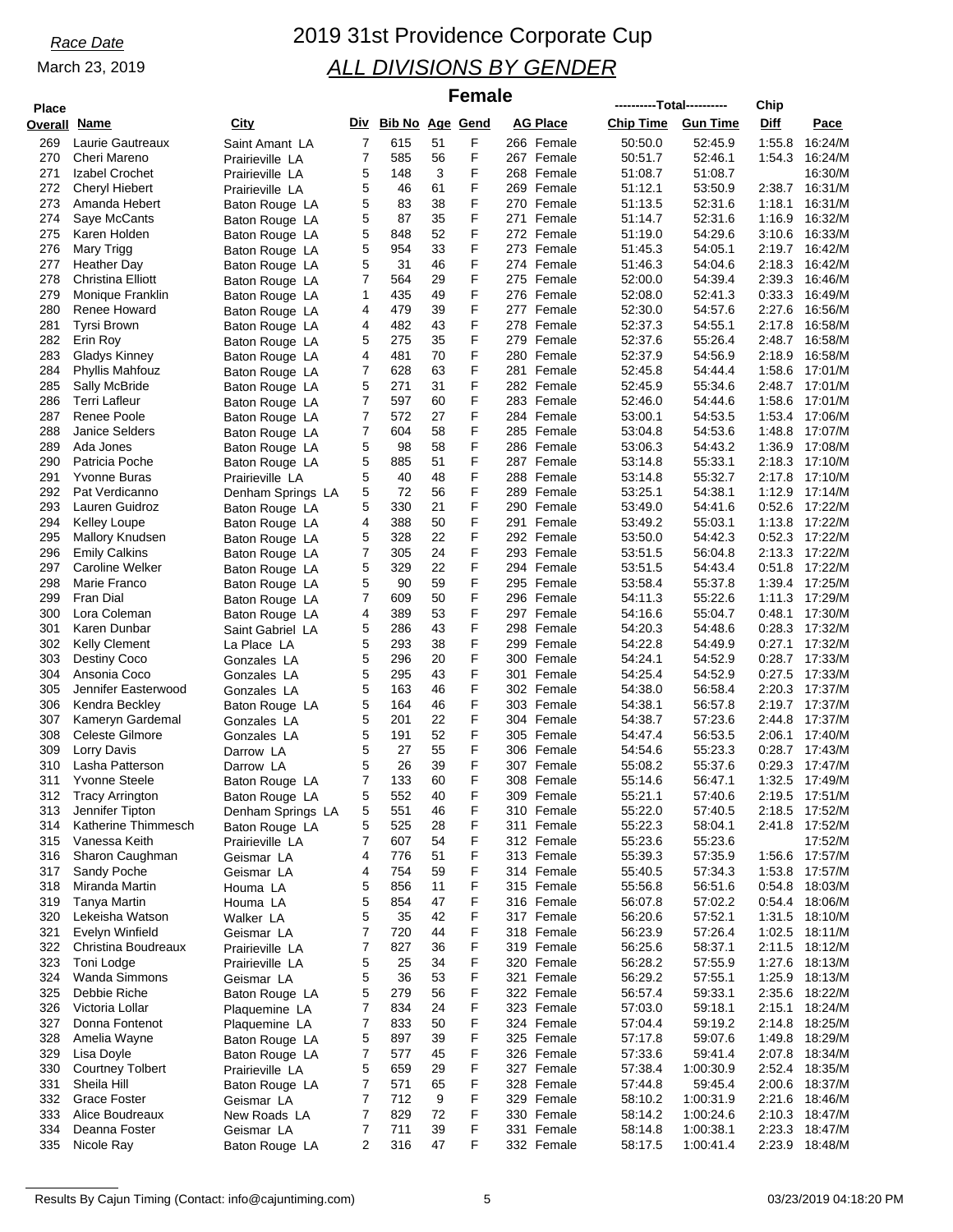### *Race Date* 2019 31st Providence Corporate Cup *ALL DIVISIONS BY GENDER* **----------Total---------- Female**

### **Overall**

| Place  |                         |                | гепан |        |    |          |                 |            | ----------Total---------- |                 | Chip   |         |
|--------|-------------------------|----------------|-------|--------|----|----------|-----------------|------------|---------------------------|-----------------|--------|---------|
| verall | Name                    | City           | Div   | Bib No |    | Age Gend | <b>AG Place</b> |            | <b>Chip Time</b>          | <b>Gun Time</b> | Diff   | Pace    |
| 336    | Linda Pebworth          | Geismar LA     |       | 710    | 64 | F        |                 | 333 Female | 58:19.3                   | 1:00:42.6       | 2:23.3 | 18:49/M |
| 337    | Paula Boudreaux         | Baton Rouge LA | 3     | 823    | 43 | F        |                 | 334 Female | 58:25.4                   | 1:00:24.4       | 1:58.9 | 18:51/M |
| 338    | Jordyn Babin            | Port Allen LA  |       | 825    | 18 | F        |                 | 335 Female | 58:27.3                   | 1:00:25.2       | 1:57.8 | 18:51/M |
| 339    | Jo Doerr                | Baton Rouge LA | 5     | 137    | 53 | F        |                 | 336 Female | 58:28.3                   | 1:00:36.5       | 2:08.2 | 18:52/M |
| 340    | Amanda Doerr            | Baton Rouge LA | 5     | 139    | 20 | F        |                 | 337 Female | 58:29.4                   | 1:00:34.1       | 2:04.7 | 18:52/M |
| 341    | Linda Hahn              | Baton Rouge LA | 5     | 50     | 66 | F        |                 | 338 Female | 1:00:33.4                 | 1:00:33.4       |        | 19:32/M |
| 342    | Jill Lasseigne          | Geismar LA     | 7     | 722    | 54 | F        |                 | 339 Female | 1:00:43.6                 | 1:00:43.6       |        | 19:35/M |
| 343    | Lauren Auzenne          | Baton Rouge LA |       | 136    | 15 | F        |                 | 340 Female | 1:01:31.9                 | 1:03:02.6       | 1:30.6 | 19:51/M |
| 344    | Marie Ridgdell          | Ponchatoula LA | 2     | 393    | 53 | F        | 341             | Female     | 1:01:32.8                 | 1:03:29.8       | 1:56.9 | 19:51/M |
| 345    | Annette Rhodes          | Baton Rouge LA | 2     | 391    | 40 | F        |                 | 342 Female | 1:01:32.9                 | 1:03:28.8       | 1:55.8 | 19:51/M |
| 346    | Kim Christina           | Hammond LA     | 2     | 405    | 57 | F        |                 | 343 Female | 1:01:34.1                 | 1:03:29.4       | 1:55.2 | 19:52/M |
| 347    | Ronni Smith             | Baton Rouge LA | 5     | 192    | 58 | F        |                 | 344 Female | 1:01:34.8                 | 1:02:58.9       | 1:24.1 | 19:52/M |
| 348    | Courtney McDaniel       | Baton Rouge LA |       | 134    | 15 | F        |                 | 345 Female | 1:01:34.8                 | 1:03:03.2       | 1:28.4 | 19:52/M |
| 349    | Dymond Jones            | Baton Rouge LA |       | 135    | 16 | F        |                 | 346 Female | 1:01:35.4                 | 1:03:03.8       | 1.28.4 | 19:52/M |
| 350    | Pamela Thomisee         | Port Allen LA  |       | 824    | 49 | F        |                 | 347 Female | 1:01:50.3                 | 1:03:48.9       | 1:58.5 | 19:57/M |
| 351    | <b>Christine Guidry</b> | Geismar LA     | 5     | 661    | 41 | F        |                 | 348 Female | 1:01:56.9                 | 1:03:13.1       | 1:16.2 | 19:59/M |
| 352    | Carla Compton           | Ponchatoula LA | 2     | 404    | 60 | F        |                 | 349 Female | 1:02:09.2                 | 1:04:06.3       | 1:57.1 | 20:03/M |
| 353    | Liz Monk                | Hammond LA     | 2     | 403    | 42 | F        |                 | 350 Female | 1:02:41.5                 | 1:04:35.1       | 1:53.6 | 20:13/M |

Results By Cajun Timing (Contact: info@cajuntiming.com) 6 03/23/2019 04:18:20 PM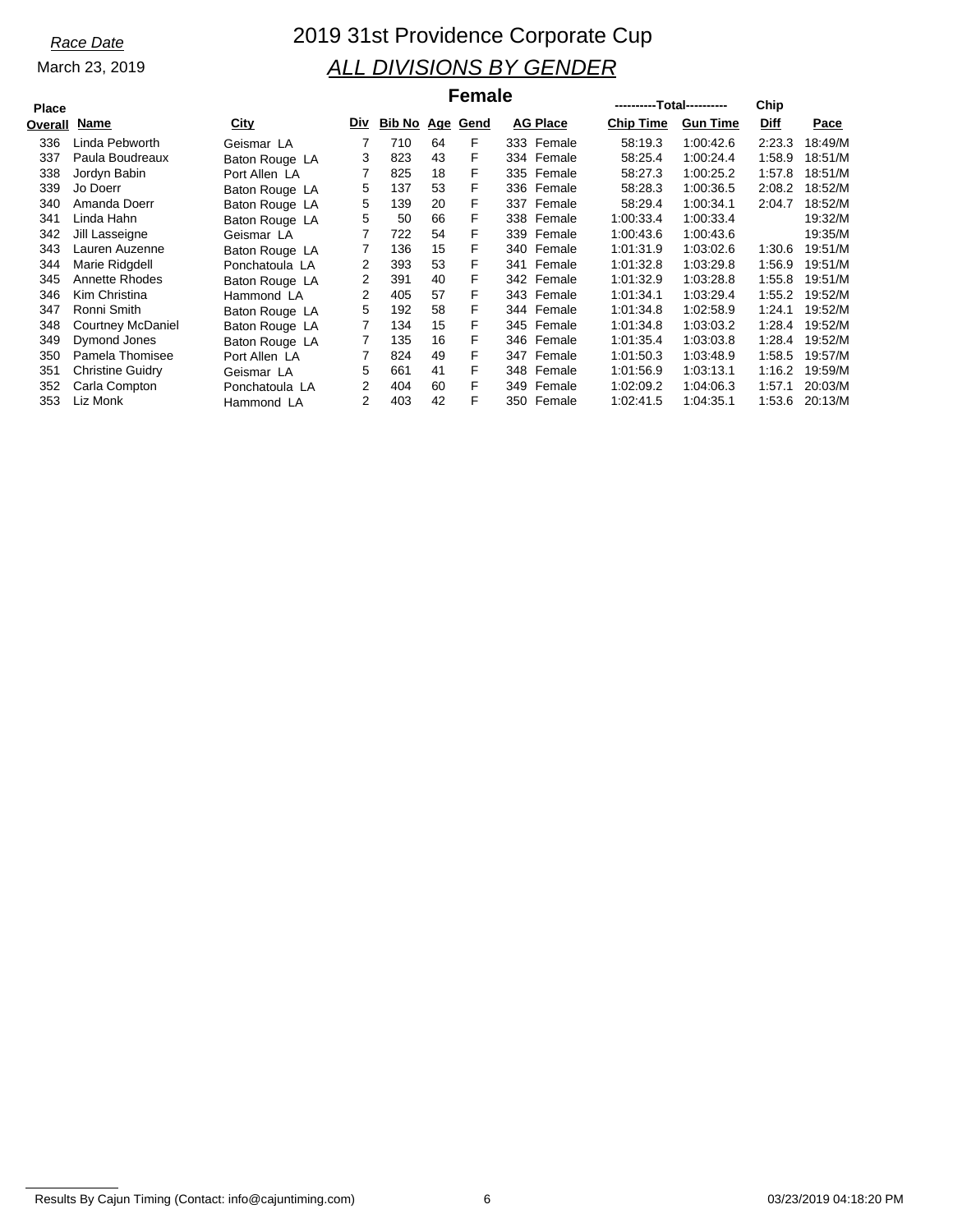## *Race Date* 2019 31st Providence Corporate Cup *ALL DIVISIONS BY GENDER*

| <b>Place</b> |                                       |                                  |             |                     |          | <b>Male</b> |          |                           | ----------Total---------- |                    | Chip             |                  |
|--------------|---------------------------------------|----------------------------------|-------------|---------------------|----------|-------------|----------|---------------------------|---------------------------|--------------------|------------------|------------------|
| Overall      | Name                                  | City                             |             | Div Bib No Age Gend |          |             |          | AG Place                  | <b>Chip Time</b>          | <b>Gun Time</b>    | Diff             | <u>Pace</u>      |
| 1            | <b>Fracis Steib</b>                   | Baton Rouge LA                   | $\mathbf 1$ | 62                  | 26       | M           |          | 1 Male 0-99               | 16:42.0                   | 16:43.3            | 0:01.3           | 5:23/M           |
| 2            | Clarence Johnson                      | Baton Rouge LA                   | 7           | 353                 | 38       | M           |          | 2 Male 0-99               | 17:20.0                   | 17:21.7            | 0:01.7           | 5:35/M           |
| 3            | Samuel Amoroso                        | Baton Rouge LA                   | 4           | 556                 | 42       | M           | 1        | Open                      | 17:57.6                   | 17:59.2            | 0:01.6           | 5:47/M           |
| 4            | <b>Tom Gillespie</b>                  | Baton Rouge LA                   | 7           | 440                 | 28       | M           | 3        | Male 0-99                 | 18:02.7                   | 18:05.3            | 0:02.6           | 5:49/M           |
| 5            | <b>Charles Anderson</b>               | Zachary LA                       | 4           | 497                 | 37       | Μ           | 4        | Male 0-99                 | 18:06.3                   | 18:09.3            | 0:02.9           | 5:50/M           |
| 6<br>7       | <b>Jack Wilkes</b><br>John Graft      | Baton Rouge LA                   | 5<br>4      | 918<br>346          | 23<br>23 | M<br>M      | 5<br>6   | Male 0-99<br>Male 0-99    | 18:18.0<br>18:20.9        | 18:19.9<br>18:21.6 | 0:01.8<br>0:00.6 | 5:54/M<br>5:55/M |
| 8            | Allan McIlwain                        | Baton Rouge LA<br>Baton Rouge LA | 7           | 692                 | 29       | M           | 7        | Male 0-99                 | 18:39.3                   | 18:47.4            | 0:08.1           | 6:01/M           |
| 9            | <b>Brian Harris</b>                   | Baton Rouge LA                   | 4           | 554                 | 24       | M           | 8        | Male 0-99                 | 18:40.6                   | 18:41.8            | 0:01.1           | 6:01/M           |
| 10           | <b>Charlie Garrison</b>               | Baton Rouge LA                   | 4           | 453                 | 13       | Μ           | 9        | Male 0-99                 | 18:46.3                   | 18:52.6            | 0:06.2           | 6:03/M           |
| 11           | Joseph Pendleton                      | Saint Gabriel LA                 | 5           | 179                 | 25       | M           | 10       | Male 0-99                 | 18:46.7                   | 18:51.4            | 0:04.6           | 6:03/M           |
| 12           | Nicholas Greene                       | Baton Rouge LA                   | 4           | 374                 | 22       | M           | 11       | Male 0-99                 | 18:48.8                   | 19:04.1            | 0:15.2           | 6:04/M           |
| 13           | Andrew Alleman                        | Baton Rouge LA                   | 4           | 496                 | 28       | Μ           |          | 12 Male 0-99              | 19:02.4                   | 19:04.5            | 0:02.1           | 6:08/M           |
| 14           | Ryan Williamson                       | Baton Rouge LA                   | 4           | 879                 | 25       | M           | 13       | Male 0-99                 | 19:03.4                   | 19:07.8            | 0:04.4           | 6:09/M           |
| 15<br>16     | Jason Fennell<br>William Moe          | Baton Rouge LA                   | 2<br>4      | 420<br>557          | 35<br>46 | M<br>Μ      | 14<br>15 | Male 0-99<br>Male 0-99    | 19:07.8<br>19:15.5        | 19:10.4<br>19:18.1 | 0:02.5<br>0:02.5 | 6:10/M<br>6:13/M |
| 17           | Peyton McMahon                        | Baton Rouge LA<br>Baton Rouge LA | 7           | 441                 | 26       | M           | 16       | Male 0-99                 | 19:17.9                   | 19:20.8            | 0:02.8           | 6:13/M           |
| 18           | <b>Chris Scheumack</b>                | Baton Rouge LA                   | 3           | 681                 | 45       | Μ           |          | 17 Male 0-99              | 19:18.1                   | 19:28.8            | 0:10.7           | 6:14/M           |
| 19           | Alex Tucker                           | Baton Rouge LA                   | 1           | 413                 | 41       | M           | 18       | Male 0-99                 | 19:23.3                   | 19:25.7            | 0:02.3           | 6:15/M           |
| 20           | <b>Buck Foreman</b>                   | Baton Rouge LA                   | 4           | 344                 | 41       | M           | 19       | Male 0-99                 | 19:54.8                   | 20:01.5            | 0:06.7           | 6:25/M           |
| 21           | <b>Steve Werner</b>                   | Baton Rouge LA                   | 2           | 559                 | 49       | Μ           | 20       | Male 0-99                 | 20:00.5                   | 20:05.3            | 0.04.8           | 6:27/M           |
| 22           | Cole McCullough                       | Baton Rouge LA                   | 5           | 115                 | 18       | M           | 21       | Male 0-99                 | 20:06.5                   | 20:08.4            | 0:01.9           | 6:29/M           |
| 23           | Daryl Blink                           | Addis LA                         | 5           | 6                   | 57       | M           | 1        | Male 0-99                 | 20:07.9                   | 20:13.3            | 0:05.3           | 6:29/M           |
| 24<br>25     | Conan Zhang                           | Baton Rouge LA                   | 5<br>7      | 257<br>612          | 14<br>45 | Μ<br>M      | 22       | Male 0-99                 | 20:14.6<br>20:19.2        | 20:18.4<br>20:20.3 | 0:03.7<br>0:01.1 | 6:32/M<br>6:33/M |
| 26           | Beau Clark<br>Keegan Kennedy          | Baton Rouge LA<br>Baton Rouge LA | 3           | 921                 | 32       | Μ           | 23       | Male 0-99<br>24 Male 0-99 | 20:22.9                   | 20:25.9            | 0:02.9           | 6:34/M           |
| 27           | <b>Brandon Patty</b>                  | Baton Rouge LA                   | 4           | 462                 | 29       | M           | 25       | Male 0-99                 | 20:24.4                   | 20:30.9            | 0:06.4           | 6:35/M           |
| 28           | Neil Patel                            | Baton Rouge LA                   | 5           | 508                 | 25       | M           | 26       | Male 0-99                 | 20:25.4                   | 20:32.1            | 0:06.7           | 6:35/M           |
| 29           | Adam Sitar                            | Gonzales LA                      | 3           | 820                 | 31       | Μ           | 27       | Male 0-99                 | 20:32.9                   | 20:37.5            | 0:04.6           | 6:37/M           |
| 30           | Jesse Guillory                        | Eunice LA                        | 4           | 499                 | 41       | M           | 28       | Male 0-99                 | 20:36.2                   | 20:39.8            | 0:03.6           | 6:39/M           |
| 31           | Jonathan Fox                          | Prairieville LA                  | 5           | 37                  | 38       | M           | 29       | Male 0-99                 | 20:53.4                   | 20:59.6            | 0:06.1           | 6:44/M           |
| 32           | Marcus Manuel                         | Baton Rouge LA                   | 5           | 952                 | 45       | Μ           | 30       | Male 0-99                 | 20:55.2                   | 20:56.7            | 0:01.5           | 6:45/M           |
| 33<br>34     | Scott Zapakta<br>Jonathan Caillouet   | Geismar LA                       | 4<br>5      | 726<br>320          | 28<br>28 | M<br>Μ      | 31       | Male 0-99<br>32 Male 0-99 | 21:24.1<br>21:27.3        | 21:41.5<br>21:30.2 | 0:17.3<br>0:02.8 | 6:54/M<br>6:55/M |
| 35           | Manard Lagasse                        | Baton Rouge LA<br>Baton Rouge LA | 5           | 101                 | 49       | M           |          | 33 Male 0-99              | 21:40.1                   | 21:59.9            | 0.19.7           | 6:59/M           |
| 36           | <b>Butler Vanveckhoven</b>            | Baton Rouge LA                   | 4           | 349                 | 22       | M           | 34       | Male 0-99                 | 21:48.0                   | 22:06.7            | 0:18.6           | 7:02/M           |
| 37           | Joel Schwartzenburg                   | Baton Rouge LA                   | 4           | 465                 | 32       | Μ           | 35       | Male 0-99                 | 21:50.5                   | 22:00.1            | 0:09.6           | 7:03/M           |
| 38           | Jabarie Simon                         | Gonzales LA                      | 5           | 367                 | 31       | M           | 36       | Male 0-99                 | 21:53.8                   | 22:05.6            | 0:11.8           | 7:04/M           |
| 39           | <b>Trevor Haynes</b>                  | Baton Rouge LA                   | 2           | 802                 | 38       | M           | 37       | Male 0-99                 | 21:54.7                   | 22:15.6            | 0.20.8           | 7:04/M           |
| 40           | <b>Troy Turkington</b>                | Denham Springs LA                | 5           | 150                 | 40       | Μ           | 38       | Male 0-99                 | 21:57.5                   | 22:05.6            | 0:08.1           | 7:05/M           |
| 41           | Paul Hendrix                          | Zachary LA                       | 5           | 44                  | 28       | M           | 39       | Male 0-99                 | 22:00.1                   | 22:39.7            | 0:39.6           | 7:06/M           |
| 42<br>43     | Maoming Ren<br><b>Taylor Marcello</b> | Baton Rouge LA                   | 4<br>4      | 494<br>727          | 40<br>17 | Μ<br>М      | 40<br>41 | Male 0-99<br>Male 0-99    | 22:04.1<br>22:06.8        | 22:10.9<br>22:32.6 | 0:06.8<br>0.25.8 | 7:07/M<br>7:08/M |
| 44           | Jeremy Berthon                        | Geismar LA<br>Baton Rouge LA     | 7           | 581                 | 42       | M           |          | 42 Male 0-99              | 22:12.6                   | 22:17.2            | 0.04.6           | 7:10/M           |
| 45           | <b>Ed Stauss</b>                      | Baton Rouge LA                   | 2           | 533                 | 57       | M           |          | 43 Male 0-99              | 22:15.6                   | 22:31.2            | 0:15.6           | 7:11/M           |
| 46           | <b>Michael Murray</b>                 | Baton Rouge LA                   | 3           | 229                 | 25       | M           |          | 44 Male 0-99              | 22:16.6                   | 24:02.7            | 1:46.1           | 7:11/M           |
| 47           | <b>Taylor Palmer</b>                  | Baton Rouge LA                   | 5           | 483                 | 25       | M           | 45       | Male 0-99                 | 22:21.8                   | 23:44.7            | 1:22.8           | 7:13/M           |
| 48           | Daren Burns                           | Gonzales LA                      | 5           | 170                 | 50       | M           |          | 46 Male 0-99              | 22:22.2                   | 22:30.8            | 0.08.6           | 7:13/M           |
| 49           | <b>Ben Anderson</b>                   | Baton Rouge LA                   | 2           | 796                 | 35       | M           | 47       | Male 0-99                 | 22:26.2                   | 22:45.6            | 0:19.4           | 7:14/M           |
| 50           | Chad Bacas                            | Baton Rouge LA                   | 2           | 421                 | 47       | M           | 48       | Male 0-99                 | 22:27.7                   | 22:40.3            | 0.12.6           | 7:15/M           |
| 51<br>52     | <b>Randall Phillips</b><br>J.d. King  | Baton Rouge LA                   | 1<br>3      | 723<br>919          | 29<br>35 | M<br>M      | 49<br>50 | Male 0-99<br>Male 0-99    | 22:31.2<br>22:33.1        | 22:39.1<br>22:38.3 | 0.07.9<br>0:05.2 | 7:16/M<br>7:16/M |
| 53           | Eric Lhymn                            | Baton Rouge LA<br>Baton Rouge LA | 5           | 151                 | 28       | M           | 51       | Male 0-99                 | 22:33.3                   | 22:38.5            | 0:05.2           | 7:16/M           |
| 54           | Nathaniel Richard                     | Baton Rouge LA                   | 7           | 439                 | 26       | M           |          | 52 Male 0-99              | 22:38.5                   | 22:59.3            | 0:20.8           | 7:18/M           |
| 55           | Don Ostemiller                        | Geismar LA                       | 4           | 740                 | 46       | M           | 53       | Male 0-99                 | 22:39.9                   | 24:17.9            | 1:37.9           | 7:18/M           |
| 56           | C <sub>j</sub> Roberts                | Baton Rouge LA                   | 7           | 690                 | 39       | M           |          | 54 Male 0-99              | 22:40.9                   | 22:50.5            | 0:09.6           | 7:19/M           |
| 57           | Greg Reda                             | Baton Rouge LA                   | 2           | 801                 | 27       | M           | 55       | Male 0-99                 | 22:46.0                   | 23:11.8            | 0.25.8           | 7:21/M           |
| 58           | Guillermo Vizcardo                    | Baton Rouge LA                   | 5           | 333                 | 22       | M           | 56       | Male 0-99                 | 22:47.6                   | 22:55.2            | 0:07.6           | 7:21/M           |
| 59           | <b>Christopher Bland</b>              | Baton Rouge LA                   | 5           | 99                  | 63       | M           | 1        | Male 0-99                 | 22:53.0                   | 23:13.7            | 0:20.6           | 7:23/M           |
| 60           | Leo Jiang                             | Baton Rouge LA                   | 5           | 256                 | 14       | M           | 57       | Male 0-99                 | 22:57.4                   | 23:02.5            | 0:05.1           | 7:24/M           |
| 61<br>62     | Joe McDonald<br>Eric Williams         | Baton Rouge LA                   | 4<br>4      | 350<br>772          | 25<br>10 | M<br>M      | 59       | 58 Male 0-99<br>Male 0-99 | 22:58.9<br>22:59.5        | 23:17.7<br>25:28.1 | 0:18.8<br>2:28.6 | 7:25/M<br>7:25/M |
| 63           | John Snow                             | Geismar LA<br>Baton Rouge LA     | 2           | 322                 | 33       | M           | 60       | Male 0-99                 | 23:00.0                   | 23:10.6            | 0:10.5           | 7:25/M           |
| 64           | Allen Bringedahl                      | Jackson LA                       | 1           | 249                 | 49       | Μ           | 61       | Male 0-99                 | 23:00.7                   | 23:08.8            | 0:08.1           | 7:25/M           |
| 65           | <b>Brian Gebhart</b>                  | Baton Rouge LA                   | 4           | 455                 | 39       | M           |          | 62 Male 0-99              | 23:02.9                   | 23.42.5            | 0:39.6           | 7:26/M           |
| 66           | <b>Trent Skinner</b>                  | Geismar LA                       | 4           | 733                 | 23       | M           | 63       | Male 0-99                 | 23:04.6                   | 24:44.1            | 1:39.4           | 7:26/M           |
| 67           | Daryl Blink                           | Covington LA                     | 5           | 8                   | 29       | Μ           |          | 64 Male 0-99              | 23:06.7                   | 23:19.3            | 0:12.6           | 7:27/M           |

Results By Cajun Timing (Contact: info@cajuntiming.com) 1 1 03/23/2019 04:18:22 PM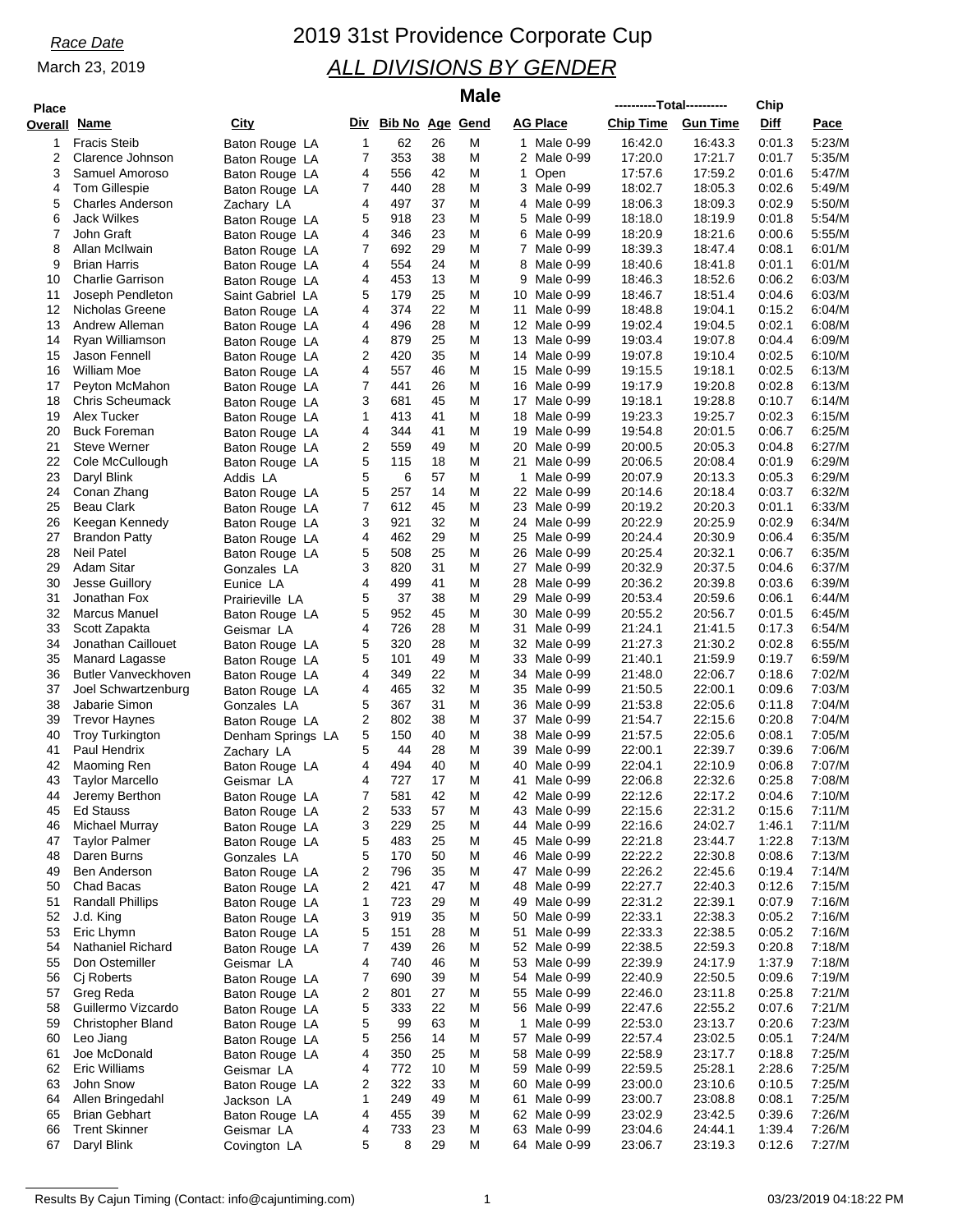| <b>Place</b> |                                                |                                  |        |                     |          | <b>Male</b> |          |                                | ----------Total---------- |                    | Chip             |                  |
|--------------|------------------------------------------------|----------------------------------|--------|---------------------|----------|-------------|----------|--------------------------------|---------------------------|--------------------|------------------|------------------|
| Overall      | Name                                           | City                             |        | Div Bib No Age Gend |          |             |          | <b>AG Place</b>                | <b>Chip Time</b>          | <b>Gun Time</b>    | Diff             | Pace             |
| 68           | <b>Todd Marks</b>                              | Port Allen LA                    | 5      | 511                 | 54       | M           |          | 65 Male 0-99                   | 23:07.8                   | 23:25.7            | 0:17.8           | 7:27/M           |
| 69           | <b>Rusty Blanchard</b>                         | Youngsville LA                   | 3      | 687                 | 41       | Μ           |          | 66 Male 0-99                   | 23:09.5                   | 23:21.1            | 0:11.5           | 7:28/M           |
| 70           | Kingston Blackburn                             | Geismar LA                       | 4      | 771                 | 8        | M           |          | 67 Male 0-99                   | 23:10.6                   | 25:37.9            | 2:27.2           | 7:28/M           |
| 71           | Michael Richard                                | Addis LA                         | 7      | 694                 | 50       | M           | 68       | Male 0-99                      | 23:11.3                   | 23:24.6            | 0:13.2           | 7:29/M           |
| 72           | <b>Patrick McCants</b>                         | Baton Rouge LA                   | 5      | 86                  | 41       | Μ           | 69       | Male 0-99                      | 23:14.6                   | 23:46.5            | 0:31.8           | 7:30/M           |
| 73           | Jordan Davis                                   | Baton Rouge LA                   | 7      | 132                 | 31       | M           | 70       | Male 0-99                      | 23:14.9                   | 23:20.1            | 0:05.2           | 7:30/M           |
| 74<br>75     | <b>Brandon Lithgoe</b><br><b>Chris Warwick</b> | Baton Rouge LA                   | 7<br>3 | 693<br>837          | 40<br>55 | M<br>M      | 71<br>72 | Male 0-99<br>Male 0-99         | 23:16.1<br>23:24.2        | 23:24.4<br>23:38.8 | 0:08.3<br>0:14.6 | 7:30/M<br>7:33/M |
| 76           | Cole Diez                                      | Baton Rouge LA<br>Baton Rouge LA | 3      | 916                 | 29       | M           | 73       | Male 0-99                      | 23:26.6                   | 23:33.7            | 0:07.1           | 7:34/M           |
| 77           | <b>Jeff Harris</b>                             | Greenwell Springs LA             | 7      | 696                 | 37       | Μ           |          | 74 Male 0-99                   | 23:28.1                   | 23:42.3            | 0:14.2           | 7:34/M           |
| 78           | <b>Morrill Scott</b>                           | Baton Rouge LA                   | 5      | 362                 | 21       | M           | 75       | Male 0-99                      | 23:29.5                   | 23:40.3            | 0:10.8           | 7:35/M           |
| 79           | <b>Gregory Exnicious</b>                       | Baton Rouge LA                   | 5      | 697                 | 32       | M           | 76       | Male 0-99                      | 23:29.6                   | 24:01.1            | 0:31.5           | 7:35/M           |
| 80           | Ross Denicola                                  | Baton Rouge LA                   | 2      | 301                 | 48       | Μ           | 77       | Male 0-99                      | 23:34.0                   | 23:47.6            | 0:13.6           | 7:36/M           |
| 81           | Joeri Dieltjens                                | Prairieville LA                  | 5      | 206                 | 35       | M           | 78       | Male 0-99                      | 23:36.1                   | 23:55.8            | 0:19.6           | 7:37/M           |
| 82           | <b>Trey Pavy</b>                               | Baton Rouge LA                   | 5      | 510                 | 41       | M           | 79       | Male 0-99                      | 23:36.7                   | 23:52.3            | 0:15.6           | 7:37/M           |
| 83           | <b>Tanner Jones</b>                            | Baton Rouge LA                   | 3      | 838                 | 26       | Μ           | 80       | Male 0-99                      | 23:43.4                   | 24:00.3            | 0:16.9           | 7:39/M           |
| 84<br>85     | <b>Russ Charbonnet</b><br>Jonathan Stewart     | Baton Rouge LA                   | 7<br>4 | 610<br>245          | 56<br>36 | M<br>Μ      | 81       | Male 0-99<br>82 Male 0-99      | 23:44.8<br>23:44.8        | 23:47.1<br>23:57.5 | 0:02.3<br>0:12.6 | 7:39/M<br>7:39/M |
| 86           | Drew Day                                       | Baton Rouge LA<br>Baton Rouge LA | 2      | 302                 | 37       | M           |          | 83 Male 0-99                   | 23:45.9                   | 23:58.1            | 0:12.1           | 7:40/M           |
| 87           | Ron Laborde                                    | Baton Rouge LA                   | 5      | 77                  | 35       | M           | 84       | Male 0-99                      | 23:46.2                   | 25:01.9            | 1:15.6           | 7:40/M           |
| 88           | Evan Canzoneri                                 | Prairieville LA                  | 7      | 613                 | 31       | Μ           | 85       | Male 0-99                      | 23:46.2                   | 23:47.1            | 0:00.9           | 7:40/M           |
| 89           | <b>Phillip Geci</b>                            | Geismar LA                       | 4      | 730                 | 58       | M           | 86       | Male 0-99                      | 23:47.0                   | 24:13.9            | 0:26.9           | 7:40/M           |
| 90           | Jonathan Percle                                | Baton Rouge LA                   | 5      | 336                 | 37       | M           | 87       | Male 0-99                      | 23:49.6                   | 24:04.2            | 0:14.5           | 7:41/M           |
| 91           | Reece Dunaway                                  | Baton Rouge LA                   | 7      | 352                 | 29       | Μ           | 88       | Male 0-99                      | 23:50.4                   | 23:56.3            | 0:05.8           | 7:41/M           |
| 92           | Nolan McNeil                                   | Geismar LA                       | 4      | 738                 | 27       | M           | 89       | Male 0-99                      | 23:50.6                   | 26:13.4            | 2:22.8           | 7:41/M           |
| 93           | <b>Charles Garrison Sr</b>                     | Baton Rouge LA                   | 4      | 452                 | 59       | Μ           | 90       | Male 0-99                      | 23:57.0                   | 24:15.3            | 0:18.3           | 7:44/M           |
| 94           | <b>Philip Ehrlich</b>                          | Baton Rouge LA                   | 2<br>5 | 396<br>39           | 45<br>34 | M<br>M      | 91       | Male 0-99                      | 24:01.0                   | 24:32.6            | 0:31.6<br>0:38.8 | 7:45/M           |
| 95<br>96     | Jeffrey Thompson<br>Aric Van Iterson           | Baton Rouge LA<br>Baton Rouge LA | 3      | 649                 | 26       | Μ           | 92<br>93 | Male 0-99<br>Male 0-99         | 24:03.5<br>24:05.6        | 24:42.3<br>24:40.7 | 0:35.1           | 7:45/M<br>7:46/M |
| 97           | Linh Tran                                      | Baton Rouge LA                   | 2      | 399                 | 38       | M           |          | 94 Male 0-99                   | 24:06.6                   | 24:27.7            | 0:21.1           | 7:46/M           |
| 98           | Gerard Leblanc                                 | Prairieville LA                  | 3      | 678                 | 36       | Μ           | 95       | Male 0-99                      | 24:07.3                   | 24:18.1            | 0:10.7           | 7:47/M           |
| 99           | Gary Ausbon                                    | Saint Gabriel LA                 | 5      | 285                 | 50       | Μ           | 96       | Male 0-99                      | 24:09.4                   | 24:26.5            | 0:17.1           | 7:47/M           |
| 100          | <b>Terry Jones</b>                             | Baton Rouge LA                   | 4      | 247                 | 49       | M           | 97       | Male 0-99                      | 24:15.5                   | 24:24.6            | 0:09.1           | 7:49/M           |
| 101          | Michael Baker                                  | Baton Rouge LA                   | 5      | 874                 | 42       | Μ           | 98       | Male 0-99                      | 24:19.9                   | 24:41.5            | 0:21.6           | 7:51/M           |
| 102          | <b>Robert Broussard</b>                        | Zachary LA                       | 3      | 923                 | 36       | Μ           | 99       | Male 0-99                      | 24:20.7                   | 24:23.9            | 0:03.1           | 7:51/M           |
| 103          | Alejandro Munoz                                | Prairieville LA                  | 3      | 648                 | 43       | M           | 100      | Male 0-99                      | 24:21.0                   | 24:35.6            | 0:14.6           | 7:51/M           |
| 104<br>105   | <b>Robert Demeulenaere</b><br>Allen Pearce     | Baton Rouge LA                   | 5<br>2 | 913<br>398          | 54<br>53 | Μ<br>M      | 101      | Male 0-99<br>102 Male 0-99     | 24:26.2<br>24:30.9        | 24:42.5<br>24:51.8 | 0:16.3<br>0:20.9 | 7:53/M<br>7:54/M |
| 106          | Jeremy Menter                                  | Baton Rouge LA<br>Baton Rouge LA | 2      | 108                 | 30       | M           | 103      | Male 0-99                      | 24:31.3                   | 24:47.2            | 0:15.8           | 7:55/M           |
| 107          | Tan Huynh                                      | Prairieville LA                  | 2      | 423                 | 32       | Μ           |          | 104 Male 0-99                  | 24:33.0                   | 24:53.5            | 0:20.4           | 7:55/M           |
| 108          | Ryan King                                      | Baton Rouge LA                   | 2      | 797                 | 31       | M           | 105      | Male 0-99                      | 24:41.1                   | 25:09.8            | 0:28.7           | 7:58/M           |
| 109          | Anthony Bell Jr                                | Baton Rouge LA                   | 4      | 112                 | 18       | Μ           | 106      | Male 0-99                      | 24:41.3                   | 24:44.9            | 0:03.6           | 7:58/M           |
| 110          | <b>Trey Killeen</b>                            | Saint Amant LA                   | 5      | 860                 | 27       | M           |          | 107 Male 0-99                  | 24:41.9                   | 24:55.5            | 0:13.6           | 7:58/M           |
| 111          | <b>Brennon Hughes</b>                          | Baton Rouge LA                   | 1      | 442                 | 31       | M           |          | 108 Male 0-99                  | 24:42.6                   | 27:14.5            | 2:31.8           | 7:58/M           |
| 112          | <b>Tommy Williams</b>                          | Baton Rouge LA                   | 7      | 563                 | 52       | M           | 109      | Male 0-99                      | 24:48.3                   | 25:31.8            | 0:43.5           | 8:00/M           |
| 113          | Ryan Ray                                       | Prairieville LA                  | 3      | 688                 | 37       | M           |          | 110 Male 0-99                  | 24:54.3                   | 25:29.2            | 0:34.8           | 8:02/M           |
| 114          | <b>Cass Mitchell</b><br>John Chappell          | Denham Springs LA                | 5<br>4 | 11<br>786           | 35       | M<br>Μ      | 111      | Male 0-99                      | 24:55.1<br>24:57.2        | 27:36.2            | 2:41.1           | 8:02/M<br>8:03/M |
| 115<br>116   | <b>Brandon Settoon</b>                         | Geismar LA<br>Geismar LA         | 4      | 739                 | 19<br>46 | M           |          | 112 Male 0-99<br>113 Male 0-99 | 24:57.6                   | 26:42.6<br>25:21.8 | 1:45.3<br>0:24.2 | 8:03/M           |
| 117          | Jack Koban                                     | Baton Rouge LA                   | 1      | 436                 | 38       | M           |          | 114 Male 0-99                  | 24:57.9                   | 25:20.5            | 0:22.5           | 8:03/M           |
| 118          | John Eskew                                     | Geismar LA                       | 4      | 732                 | 51       | M           |          | 115 Male 0-99                  | 24:59.8                   | 25:09.5            | 0.09.6           | 8:04/M           |
| 119          | <b>Brian Small</b>                             | Baton Rouge LA                   | 5      | 949                 | 54       | M           |          | 116 Male 0-99                  | 25:02.6                   | 25:44.4            | 0.41.8           | 8:05/M           |
| 120          | <b>Shane Schuster</b>                          | Gonzales LA                      | 7      | 695                 | 57       | M           |          | 117 Male 0-99                  | 25:04.0                   | 25:14.4            | 0:10.3           | 8:05/M           |
| 121          | lan Richardson                                 | Baton Rouge LA                   | 5      | 889                 | 37       | M           |          | 118 Male 0-99                  | 25:04.6                   | 25:12.3            | 0:07.7           | 8:05/M           |
| 122          | Dr. Vindell Washington                         | Baton Rouge LA                   | 4      | 226                 | 54       | M           | 119      | Male 0-99                      | 25:06.9                   | 25:52.6            | 0:45.6           | 8:06/M           |
| 123          | <b>Cliff Comeaux</b>                           | Sunshine LA                      | 3      | 684                 | 50       | M           |          | 120 Male 0-99                  | 25:10.6                   | 25:39.6            | 0:28.9           | 8:07/M           |
| 124          | Dennis Ellsworth                               | Baton Rouge LA                   | 5      | 363                 | 33       | M           | 121      | Male 0-99                      | 25:15.0                   | 25:27.3            | 0:12.3           | 8:09/M           |
| 125<br>126   | Josh Palmer<br>Joseph Gebhart                  | Baton Rouge LA                   | 5<br>4 | 358<br>467          | 24<br>37 | M<br>M      |          | 122 Male 0-99<br>123 Male 0-99 | 25:16.3<br>25:17.7        | 26:28.3<br>25:56.6 | 1:11.9<br>0:38.8 | 8:09/M<br>8:09/M |
| 127          | Philippe Langlois                              | Baton Rouge LA<br>Baton Rouge LA | 4      | 111                 | 48       | Μ           |          | 124 Male 0-99                  | 25:20.9                   | 25:35.3            | 0:14.3           | 8:10/M           |
| 128          | <b>Steve Tufaro</b>                            | Baton Rouge LA                   | 5      | 373                 | 28       | M           |          | 125 Male 0-99                  | 25:20.9                   | 27:20.8            | 1:59.8           | 8:10/M           |
| 129          | Jordan Werner                                  | Baton Rouge LA                   | 2      | 560                 | 19       | M           |          | 126 Male 0-99                  | 25:21.6                   | 25:43.3            | 0:21.7           | 8:11/M           |
| 130          | Jeff Becnel                                    | Baton Rouge LA                   | 3      | 689                 | 31       | M           |          | 127 Male 0-99                  | 25:22.7                   | 25:38.3            | 0:15.6           | 8:11/M           |
| 131          | Benjamin Taylor                                | Baton Rouge LA                   | 1      | 428                 | 13       | Μ           |          | 128 Male 0-99                  | 25:37.2                   | 26:12.6            | 0:35.3           | 8:16/M           |
| 132          | Roberto Villatoro                              | Baton Rouge LA                   | 1      | 429                 | 14       | M           |          | 129 Male 0-99                  | 25:39.1                   | 26:14.7            | 0:35.5           | 8:16/M           |
| 133          | <b>Sterling Price</b>                          | Prairieville LA                  | 5      | 29                  | 41       | M           | 130      | Male 0-99                      | 25:39.5                   | 26:17.8            | 0:38.3           | 8:16/M           |
| 134          | Jared Walker                                   | Prairieville LA                  | 5      | 196                 | 41       | М           | 131      | Male 0-99                      | 25:44.5                   | 26:08.9            | 0:24.3           | 8:18/M           |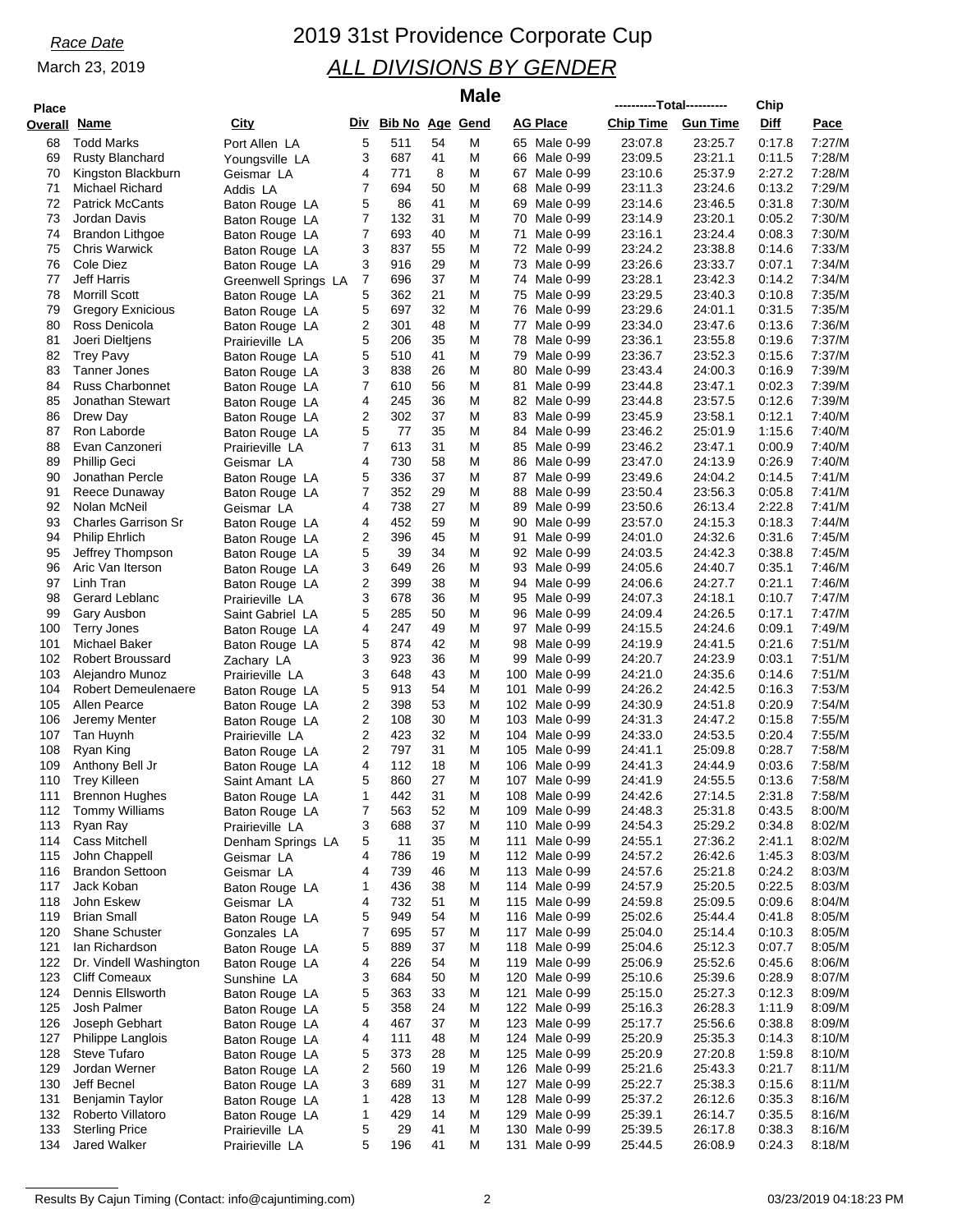## *Race Date* 2019 31st Providence Corporate Cup *ALL DIVISIONS BY GENDER*

| Place          |                        |
|----------------|------------------------|
| <b>Overall</b> | <u>Name</u>            |
|                |                        |
| 135            | Rudy Comeaux           |
| 136            | Randy Hamilton         |
| 137            | <b>Brandon Hebert</b>  |
| 138            | <b>Brian McCollum</b>  |
| 139            | Mitch Maxwell          |
| 140            | <b>Richard Perkins</b> |
|                |                        |
| 141            | Rob Beadle             |
| 142            | Matthew Hudson         |
| 143            | Keith Bonnette         |
| 144            | Jonathan Grannum       |
| 145            | Tom Styranec           |
|                |                        |
| 146            | Cory Denstal           |
| 147            | Reggie Coleman         |
| 148            | Adam Smith             |
| 149            | Craig Livingston       |
| 150            | Shane Thomas           |
|                |                        |
| 151            | Josh Smith             |
| 152            | Jackson Goodman        |
| 153            | <b>Brett Baragona</b>  |
| 154            | Kyle Rickards          |
| 155            | Lawrence Knox          |
| 156            |                        |
|                | Neil McIntyre          |
| 157            | Ryan Goodman           |
| 158            | Jake Broggi            |
| 159            | <b>Fred Carr</b>       |
| 160            | Chris Markerson        |
| 161            | Dyke Nelson            |
|                |                        |
| 162            | William Bowman         |
| 163            | <b>Vic Cross</b>       |
| 164            | Zack Leblanc           |
| 165            | Masyn Killeen          |
| 166            | <b>Bradley Roberts</b> |
| 167            | <b>Richard Savoie</b>  |
|                |                        |
| 168            | <b>Todd Walters</b>    |
| 169            | Parker Gautreau        |
| 170            | Ryan Ding              |
| 171            | John Esteve            |
| 172            | <b>Terry Landry</b>    |
| 173            | <b>Todd Marcello</b>   |
|                |                        |
| 174            | Kent Gravelle          |
| 175            | Cleland Montecillo     |
| 176            | James Ingram           |
| 177            | Gabe Mouton            |
| 178            | <b>Ted Langlois</b>    |
|                |                        |
| 179            | Chad Taylor            |
| 180            | Aaron Fast             |
| 181            | Rich Major             |
| 182            | Doug Whitcomb          |
| 183            | <b>Blake Bourgeois</b> |
| 184            | Kyle Hebert            |
|                |                        |
| 185            | Sergio Aviles          |
| 186            | Glynn Fontenot         |
| 187            | Ibhade Eigbobo         |
| 188            | John Chappell          |
| 189            | <b>Tensey Pricer</b>   |
|                | <b>Troy Metcalfe</b>   |
| 190            |                        |
| 191            | <b>Bob Bourgeois</b>   |
| 192            | Mason Governale        |
| 193            | <b>Rob Elliott</b>     |
| 194            | <b>Charlie Steele</b>  |
| 195            | <b>Clint Gautreau</b>  |
|                |                        |
| 196            | Paul Hollis            |
| 197            | <b>Richard Wolff</b>   |
| 108            | Derrik Holden          |

| Place      |                                                |                                  |                         |                     |          | <b>Male</b> |                                   | ----------Total---------- |                    | Chip             |                  |
|------------|------------------------------------------------|----------------------------------|-------------------------|---------------------|----------|-------------|-----------------------------------|---------------------------|--------------------|------------------|------------------|
|            | verall Name                                    | City                             |                         | Div Bib No Age Gend |          |             | AG Place                          | <b>Chip Time</b>          | <b>Gun Time</b>    | Diff             | <u>Pace</u>      |
| 135        | <b>Rudy Comeaux</b>                            | Plaquemine LA                    | 3                       | 928                 | 33       | Μ           | 132 Male 0-99                     | 25:45.9                   | 26:35.3            | 0:49.3           | 8:18/M           |
| 136        | Randy Hamilton                                 | Baton Rouge LA                   | 2                       | 106                 | 52       | Μ           | 133 Male 0-99                     | 25:47.8                   | 26:04.5            | 0:16.7           | 8:19/M           |
| 137<br>138 | Brandon Hebert<br><b>Brian McCollum</b>        | Addis LA<br>Baton Rouge LA       | 3<br>5                  | 679<br>640          | 30<br>34 | Μ<br>Μ      | 134 Male 0-99<br>135 Male 0-99    | 25:53.1<br>25:55.2        | 26:02.6<br>26:31.3 | 0:09.5<br>0:36.1 | 8:21/M<br>8:22/M |
| 139        | Mitch Maxwell                                  | Ruston LA                        | 3                       | 822                 | 41       | М           | 136 Male 0-99                     | 26:00.3                   | 26:42.4            | 0.42.1           | 8:23/M           |
| 140        | <b>Richard Perkins</b>                         | Lafayette LA                     | 7                       | 619                 | 55       | Μ           | 137<br>Male 0-99                  | 26:13.4                   | 26:48.5            | 0:35.1           | 8:27/M           |
| 141        | Rob Beadle                                     | Geismar LA                       | 3                       | 819                 | 46       | M           | 138 Male 0-99                     | 26:14.0                   | 26:46.1            | 0:32.1           | 8:28/M           |
| 142        | <b>Matthew Hudson</b>                          | Saint Gabriel LA                 | 7                       | 908                 | 29       | Μ           | 139 Male 0-99                     | 26:16.0                   | 26:35.4            | 0:19.3           | 8:28/M           |
| 143<br>144 | <b>Keith Bonnette</b><br>Jonathan Grannum      | Baton Rouge LA<br>Geismar LA     | 4<br>7                  | 240<br>715          | 47<br>38 | Μ<br>Μ      | 140<br>Male 0-99<br>141 Male 0-99 | 26:16.6<br>26:20.9        | 26:21.8<br>26:28.3 | 0:05.1<br>0:07.4 | 8:28/M<br>8:30/M |
| 145        | Tom Styranec                                   | Baton Rouge LA                   | 4                       | 351                 | 43       | Μ           | 142 Male 0-99                     | 26:23.6                   | 26:44.1            | 0:20.4           | 8:31/M           |
| 146        | Cory Denstal                                   | Port Allen LA                    | 3                       | 818                 | 32       | Μ           | 143 Male 0-99                     | 26:32.5                   | 27:10.3            | 0:37.8           | 8:34/M           |
| 147        | Reggie Coleman                                 | Baton Rouge LA                   | 4                       | 376                 | 40       | Μ           | 144 Male 0-99                     | 26:39.0                   | 27:11.9            | 0:32.9           | 8:36/M           |
| 148        | Adam Smith                                     | Lutcher LA                       | 7                       | 713                 | 41       | Μ           | 145 Male 0-99                     | 26:39.3                   | 27:16.3            | 0:36.9           | 8:36/M           |
| 149<br>150 | Craig Livingston<br><b>Shane Thomas</b>        | Baton Rouge LA                   | 3<br>4                  | 228<br>737          | 49<br>37 | M<br>Μ      | 146 Male 0-99<br>147 Male 0-99    | 26:39.6<br>26:44.5        | 28:25.3<br>28:24.1 | 1:45.7<br>1:39.6 | 8:36/M<br>8:37/M |
| 151        | Josh Smith                                     | Geismar LA<br>Baton Rouge LA     | 1                       | 411                 | 24       | Μ           | 148<br>Male 0-99                  | 26:45.2                   | 29:15.9            | 2:30.7           | 8:38/M           |
| 152        | Jackson Goodman                                | Geismar LA                       | 4                       | 749                 | 13       | Μ           | 149 Male 0-99                     | 26:46.9                   | 28:27.7            | 1:40.8           | 8:38/M           |
| 153        | <b>Brett Baragona</b>                          | Baton Rouge LA                   | 4                       | 466                 | 36       | Μ           | 150 Male 0-99                     | 26:48.8                   | 27:06.2            | 0:17.3           | 8:39/M           |
| 154        | Kyle Rickards                                  | Denham Springs LA                | 7                       | 586                 | 30       | Μ           | 151<br>Male 0-99                  | 26:49.0                   | 26:56.1            | 0:07.1           | 8:39/M           |
| 155        | Lawrence Knox                                  | Baton Rouge LA                   | 5                       | 884                 | 44       | Μ           | 152 Male 0-99                     | 26:50.4                   | 29:04.1            | 2:13.7           | 8:39/M           |
| 156<br>157 | Neil McIntyre<br>Ryan Goodman                  | Geismar LA                       | 4<br>4                  | 746<br>735          | 42<br>44 | Μ<br>M      | 153 Male 0-99<br>154 Male 0-99    | 26:50.8<br>26:51.0        | 28:37.9<br>28:32.5 | 1:47.1<br>1:41.4 | 8:39/M<br>8:40/M |
| 158        | Jake Broggi                                    | Geismar LA<br>Baton Rouge LA     | 2                       | 303                 | 20       | Μ           | 155 Male 0-99                     | 26:51.4                   | 26:54.5            | 0:03.1           | 8:40/M           |
| 159        | <b>Fred Carr</b>                               | Baton Rouge LA                   | 4                       | 381                 | 48       | Μ           | 156<br>Male 0-99                  | 26:51.7                   | 27:24.3            | 0.32.6           | 8:40/M           |
| 160        | <b>Chris Markerson</b>                         | Geismar LA                       | 2                       | 284                 | 55       | Μ           | 157 Male 0-99                     | 27:07.0                   | 27:33.2            | 0:26.1           | 8:45/M           |
| 161        | Dyke Nelson                                    | Baton Rouge LA                   | 7                       | 262                 | 46       | Μ           | 158 Male 0-99                     | 27:11.9                   | 27:58.5            | 0.46.6           | 8:46/M           |
| 162        | William Bowman                                 | Saint Francisville LA            | 1                       | 250                 | 55       | M           | 159 Male 0-99                     | 27:13.5                   | 27:40.9            | 0:27.3           | 8:47/M           |
| 163<br>164 | <b>Vic Cross</b><br>Zack Leblanc               | Gonzales LA                      | 5<br>5                  | 914<br>858          | 61<br>33 | Μ<br>Μ      | 160 Male 0-99<br>161<br>Male 0-99 | 27:14.5<br>27:15.9        | 28:11.8<br>27:26.1 | 0:57.3<br>0:10.1 | 8:47/M<br>8:47/M |
| 165        | Masyn Killeen                                  | Saint Amant LA                   | 5                       | 859                 | 25       | M           | 162 Male 0-99                     | 27:16.0                   | 27:26.1            | 0:10.1           | 8:48/M           |
| 166        | <b>Bradley Roberts</b>                         | Baton Rouge LA                   | 1                       | 887                 | 31       | Μ           | 163 Male 0-99                     | 27:17.1                   | 27:25.1            | 0:07.9           | 8:48/M           |
| 167        | <b>Richard Savoie</b>                          | Baton Rouge LA                   | 1                       | 443                 | 62       | Μ           | 164 Male 0-99                     | 27:18.2                   | 29:43.6            | 2:25.3           | 8:48/M           |
| 168        | <b>Todd Walters</b>                            | Zachary LA                       | 5                       | 484                 | 48       | Μ           | 165 Male 0-99                     | 27:22.8                   | 28:06.4            | 0:43.5           | 8:50/M           |
| 169        | Parker Gautreau                                | Baton Rouge LA                   | 5                       | 55                  | 13       | Μ           | 166 Male 0-99                     | 27:23.7                   | 28:22.1            | 0:58.3           | 8:50/M           |
| 170<br>171 | Ryan Ding<br>John Esteve                       | Baton Rouge LA                   | 5<br>4                  | 255<br>748          | 14<br>53 | Μ<br>Μ      | 167 Male 0-99<br>168 Male 0-99    | 27:24.9<br>27:25.5        | 27:29.7<br>30:21.4 | 0:04.8<br>2:55.8 | 8:50/M<br>8:51/M |
| 172        | <b>Terry Landry</b>                            | Geismar LA<br>Baton Rouge LA     | 5                       | 96                  | 40       | Μ           | 169 Male 0-99                     | 27:37.3                   | 28:20.8            | 0:43.5           | 8:55/M           |
| 173        | <b>Todd Marcello</b>                           | Geismar LA                       | 4                       | 745                 | 48       | M           | 170<br>Male 0-99                  | 27:39.3                   | 28:06.2            | 0:26.9           | 8:55/M           |
| 174        | <b>Kent Gravelle</b>                           | Baton Rouge LA                   | 2                       | 561                 | 59       | Μ           | 171<br>Male 0-99                  | 27:39.7                   | 27:55.5            | 0:15.8           | 8:55/M           |
| 175        | <b>Cleland Montecillo</b>                      | Baton Rouge LA                   | 5                       | 152                 | 24       | М           | 172<br>Male 0-99                  | 27:40.6                   | 28:45.7            | 1:05.1           | 8:55/M           |
| 176        | James Ingram                                   | Geismar LA                       | 4                       | 780                 | 61       | Μ           | 173 Male 0-99                     | 27:45.6                   | 28:41.2            | 0.55.6           | 8:57/M           |
| 177<br>178 | Gabe Mouton<br><b>Ted Langlois</b>             | Jackson LA                       | 5<br>4                  | 642<br>386          | 57<br>55 | М<br>Μ      | 174 Male 0-99<br>175 Male 0-99    | 27:45.8<br>27:46.3        | 28:36.9<br>28:07.6 | 0:51.1<br>0.21.3 | 8:57/M<br>8:57/M |
| 179        | Chad Taylor                                    | Baton Rouge LA<br>Baton Rouge LA | 3                       | 683                 | 36       | Μ           | 176 Male 0-99                     | 27:46.7                   | 30:11.7            | 2:24.9           | 8:57/M           |
| 180        | Aaron Fast                                     | Geismar LA                       | 4                       | 752                 | 29       | Μ           | 177<br>Male 0-99                  | 27:52.4                   | 29:32.5            | 1:40.1           | 8:59/M           |
| 181        | <b>Rich Major</b>                              | Baton Rouge LA                   | 3                       | 836                 | 62       | M           | 178 Male 0-99                     | 27:53.8                   | 28:52.6            | 0:58.7           | 9:00/M           |
| 182        | Doug Whitcomb                                  | Geismar LA                       | 7                       | 708                 | 34       | Μ           | 179 Male 0-99                     | 27:54.6                   | 28:35.9            | 0.41.2           | 9:00/M           |
| 183        | <b>Blake Bourgeois</b>                         | Prairieville LA                  | $\mathbf 1$             | 724                 | 55       | Μ           | 180<br>Male 0-99                  | 28:05.7                   | 28:13.9            | 0.08.1           | 9:04/M           |
| 184<br>185 | Kyle Hebert<br>Sergio Aviles                   | New Orleans LA<br>Baton Rouge LA | 5<br>1                  | 231<br>60           | 33<br>44 | Μ<br>Μ      | 181 Male 0-99<br>182 Male 0-99    | 28:08.7<br>28:12.8        | 29:43.1<br>28:16.6 | 1:34.4<br>0:03.7 | 9:05/M<br>9:06/M |
| 186        | Glynn Fontenot                                 | Baton Rouge LA                   | 3                       | 650                 | 57       | Μ           | 183 Male 0-99                     | 28:13.8                   | 28:49.9            | 0:36.1           | 9:06/M           |
| 187        | Ibhade Eigbobo                                 | Baton Rouge LA                   | 5                       | 514                 | 27       | Μ           | 184 Male 0-99                     | 28:28.7                   | 28:44.4            | 0.15.6           | 9:11/M           |
| 188        | John Chappell                                  | Geismar LA                       | 4                       | 734                 | 43       | Μ           | 185 Male 0-99                     | 28:32.0                   | 30:16.9            | 1:44.8           | 9:12/M           |
| 189        | <b>Tensey Pricer</b>                           | Baton Rouge LA                   | 7                       | 618                 | 46       | Μ           | 186 Male 0-99                     | 28:33.0                   | 29:14.3            | 0.41.3           | 9:13/M           |
| 190        | <b>Troy Metcalfe</b>                           | Baton Rouge LA                   | 5                       | 360                 | 30       | Μ           | 187 Male 0-99                     | 28:34.1                   | 29:04.7            | 0.30.6           | 9:13/M           |
| 191<br>192 | <b>Bob Bourgeois</b><br><b>Mason Governale</b> | Geismar LA                       | 4<br>2                  | 742<br>409          | 55<br>19 | Μ<br>Μ      | 188 Male 0-99<br>189 Male 0-99    | 28:36.5<br>28:37.7        | 30:57.3<br>28:47.1 | 2:20.8<br>0:09.3 | 9:14/M<br>9:14/M |
| 193        | <b>Rob Elliott</b>                             | Gonzales LA<br>Baton Rouge LA    | 7                       | 565                 | 34       | Μ           | 190 Male 0-99                     | 28:38.5                   | 29:22.1            | 0:43.5           | 9:14/M           |
| 194        | <b>Charlie Steele</b>                          | Baton Rouge LA                   | 5                       | 49                  | 66       | Μ           | 191<br>Male 0-99                  | 28:39.3                   | 29:28.9            | 0.49.6           | 9:15/M           |
| 195        | <b>Clint Gautreau</b>                          | Baton Rouge LA                   | 5                       | 54                  | 37       | Μ           | 192 Male 0-99                     | 28:43.5                   | 29:41.2            | 0.57.7           | 9:16/M           |
| 196        | Paul Hollis                                    | Baton Rouge LA                   | 5                       | 861                 | 53       | Μ           | 193 Male 0-99                     | 28:45.6                   | 29:46.9            | 1:01.2           | 9:16/M           |
| 197        | <b>Richard Wolff</b>                           | Baton Rouge LA                   | $\overline{\mathbf{c}}$ | 534                 | 34       | M           | 194 Male 0-99                     | 28:46.7                   | 29:39.4            | 0.52.6           | 9:17/M           |
| 198<br>199 | Derrik Holden<br>Doug Picou                    | Baton Rouge LA                   | 5<br>5                  | 849<br>370          | 53<br>59 | Μ<br>Μ      | 195 Male 0-99<br>196 Male 0-99    | 28:46.9<br>28:51.7        | 29:02.7<br>29:04.1 | 0:15.8<br>0.12.3 | 9:17/M<br>9:18/M |
| 200        | <b>Tyler Bascle</b>                            | Baton Rouge LA<br>Baton Rouge LA | 5                       | 331                 | 26       | Μ           | 197 Male 0-99                     | 28:51.9                   | 29:04.3            | 0.12.3           | 9:18/M           |
| 201        | Aaroh Desai                                    | Baton Rouge LA                   | 5                       | 523                 | 14       | Μ           | 198 Male 0-99                     | 28:54.2                   | 28:58.4            | 0:04.1           | 9:19/M           |
|            |                                                |                                  |                         |                     |          |             |                                   |                           |                    |                  |                  |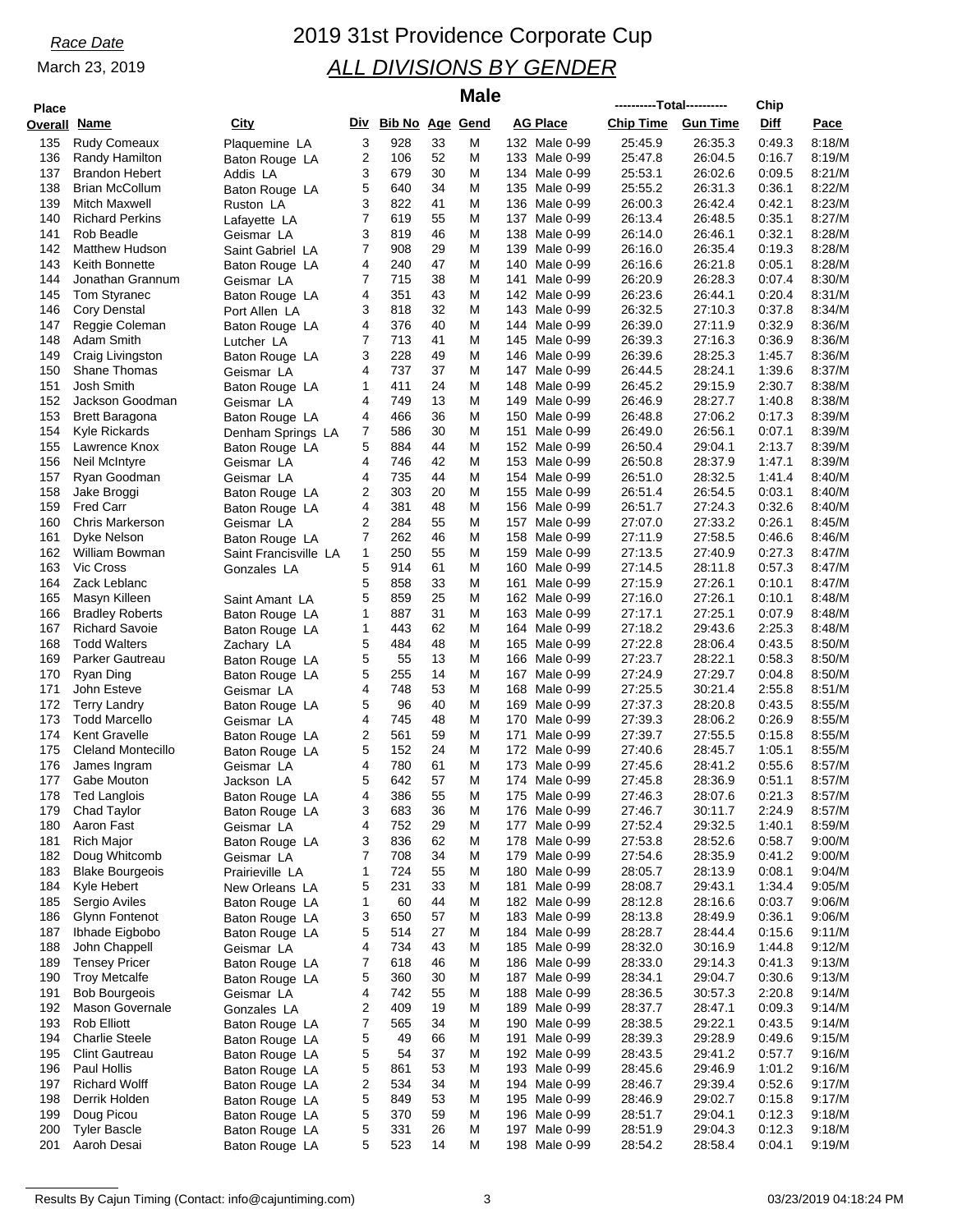| <b>Place</b> |                                           |                               |        |                     |          | <b>Male</b> |                                      | ----------Total---------- |                    | Chip             |                    |
|--------------|-------------------------------------------|-------------------------------|--------|---------------------|----------|-------------|--------------------------------------|---------------------------|--------------------|------------------|--------------------|
| Overall      | <u>Name</u>                               | <b>City</b>                   |        | Div Bib No Age Gend |          |             | AG Place                             | <b>Chip Time</b>          | <b>Gun Time</b>    | Diff             | Pace               |
| 202          | <b>Robert Doerr</b>                       | Baton Rouge LA                | 5      | 138                 | 51       | Μ           | 199 Male 0-99                        | 29:01.5                   | 29:59.9            | 0:58.3           | 9:22/M             |
| 203          | Dexter Thibodeaux                         | Baton Rouge LA                | 5      | 414                 | 29       | M           | 200 Male 0-99                        | 29:01.5                   | 30:46.4            | 1:44.8           | 9:22/M             |
| 204          | David Bunch                               | Greenwell Springs LA          | 7      | 901                 | 42       | M           | 201<br>Male 0-99                     | 29:12.8                   | 30:15.6            | 1:02.8           | 9:25/M             |
| 205          | David Fontenot                            | Baton Rouge LA                | 5      | 52                  | 37       | M           | 202 Male 0-99                        | 29:21.7                   | 29:37.9            | 0:16.1           | 9:28/M             |
| 206          | Ryan Leblanc                              | Baton Rouge LA                | 7      | 907                 | 24       | М           | 203<br>Male 0-99                     | 29:24.3                   | 29:42.9            | 0.18.6           | 9:29/M             |
| 207          | David Savario                             | Baton Rouge LA                | 5      | 278                 | 51       | M           | 204 Male 0-99                        | 29:34.4                   | 29:58.3            | 0.23.8           | 9:32/M             |
| 208<br>209   | Anand Zanwar<br>Evan Williams             | Prairieville LA               | 5<br>4 | 505<br>773          | 32<br>8  | M<br>Μ      | 205<br>Male 0-99<br>206 Male 0-99    | 29:39.4<br>29:42.5        | 29:46.3<br>32:09.6 | 0:06.8<br>2:27.1 | 9:34/M<br>9:35/M   |
| 210          | John-Paul Bergeron                        | Geismar LA<br>Lafayette LA    | 5      | 13                  | 22       | M           | 207<br>Male 0-99                     | 29:47.7                   | 31:14.1            | 1:26.3           | 9:36/M             |
| 211          | Chad Lavergne                             | Pride LA                      | 3      | 817                 | 32       | Μ           | 208<br>Male 0-99                     | 29:48.3                   | 30:30.8            | 0:42.5           | 9:37/M             |
| 212          | Robert Bergeron                           | Lafayette LA                  | 4      | 492                 | 25       | M           | 209<br>Male 0-99                     | 29:48.6                   | 31:14.6            | 1:25.9           | 9:37/M             |
| 213          | <b>Garrett Miles</b>                      | Baton Rouge LA                | 5      | 332                 | 26       | M           | 210<br>Male 0-99                     | 29:54.7                   | 30:52.7            | 0.57.9           | 9:39/M             |
| 214          | <b>Matthew Voitier</b>                    | Baton Rouge LA                | 5      | 857                 | 38       | Μ           | 211<br>Male 0-99                     | 29:56.7                   | 31:47.9            | 1:51.1           | 9:39/M             |
| 215          | Nam Vu                                    | Baton Rouge LA                | 5      | 936                 | 25       | M           | 212 Male 0-99                        | 30:03.6                   | 38:28.6            | 8:25.0           | 9:42/M             |
| 216          | Adam Keller                               | Geismar LA                    | 4      | 787                 | 30       | M           | 213<br>Male 0-99                     | 30:06.3                   | 31:46.1            | 1:39.8           | 9:43/M             |
| 217          | Robert Schexnailder                       | Geismar LA                    | 4      | 760                 | 30       | Μ           | 214 Male 0-99                        | 30:08.1                   | 31:56.6            | 1:48.5           | 9:43/M             |
| 218          | Julius Beard                              | Baton Rouge LA                | 2      | 109                 | 38       | M           | 215<br>Male 0-99                     | 30:22.6                   | 32:59.4            | 2:36.8           | 9:48/M             |
| 219          | Wein Zhang                                | Baton Rouge LA                | 4      | 495                 | 49       | Μ           | 216<br>Male 0-99                     | 30:23.1                   | 30:36.4            | 0:13.2           | 9:48/M             |
| 220          | Jason Crain                               | Baton Rouge LA                | 5<br>4 | 894                 | 45<br>31 | M<br>M      | 217 Male 0-99                        | 30:23.2<br>30:23.9        | 31:45.9            | 1:22.6<br>0.26.9 | 9:48/M             |
| 221<br>222   | <b>Blaine Boatner</b><br>Sai Eddanapudi   | Baton Rouge LA                | 1      | 384<br>64           | 41       | Μ           | 218<br>Male 0-99<br>219<br>Male 0-99 | 30:33.6                   | 30:50.8<br>31:03.4 | 0:29.7           | 9:48/M<br>9:51/M   |
| 223          | Sean Capello                              | Baton Rouge LA<br>Jackson LA  | 5      | 253                 | 48       | M           | 220<br>Male 0-99                     | 30:41.3                   | 31:29.4            | 0:48.1           | 9:54/M             |
| 224          | Caleb Favaloro                            | Baton Rouge LA                | 7      | 549                 | 23       | M           | 221<br>Male 0-99                     | 30:42.7                   | 32:51.4            | 2:08.6           | 9:54/M             |
| 225          | Noah Wells                                | Denham Springs LA             | 5      | 890                 | 15       | Μ           | 222 Male 0-99                        | 30:52.8                   | 32:16.5            | 1:23.7           | 9:57/M             |
| 226          | Matt Duhe                                 | Baton Rouge LA                | 4      | 447                 | 59       | M           | 223<br>Male 0-99                     | 30:58.5                   | 31:53.8            | 0:55.3           | 9:59/M             |
| 227          | Daniel Nguyen                             | Baton Rouge LA                | 5      | 935                 | 27       | Μ           | 224 Male 0-99                        | 31:15.1                   | 35:02.2            | 3:47.1           | 10:05/M            |
| 228          | <b>Raymond Butchert</b>                   | Baton Rouge LA                | 7      | 792                 | 38       | M           | 225 Male 0-99                        | 31:17.6                   | 32:20.1            | 1:02.5           | 10:05/M            |
| 229          | Mark Weeks                                | Baton Rouge LA                | 5      | 97                  | 50       | M           | 226<br>Male 0-99                     | 31:17.8                   | 32:03.3            | 0:45.4           | 10:05/M            |
| 230          | <b>Chris Couty</b>                        | Baton Rouge LA                | 7      | 794                 | 43       | М           | 227<br>Male 0-99                     | 31:20.0                   | 32:20.2            | 1:00.1           | 10:06/M            |
| 231          | Randal Meaux                              | Baton Rouge LA                | 7      | 789                 | 36       | M           | 228<br>Male 0-99                     | 31:24.0                   | 32:24.6            | 1:00.6           | 10:08/M            |
| 232          | Kevin Rodriguez                           | Baton Rouge LA                | 5      | 372                 | 54       | M           | 229<br>Male 0-99                     | 31:25.2                   | 33:24.6            | 1:59.3           | 10:08/M            |
| 233<br>234   | Tyson Trahan<br>Jeff Poche                | Baton Rouge LA                | 5<br>4 | 807<br>755          | 33<br>62 | Μ<br>M      | 230<br>Male 0-99<br>231<br>Male 0-99 | 31:25.7<br>31:26.6        | 33:08.3<br>32:11.2 | 1:42.6<br>0:44.6 | 10:08/M<br>10:08/M |
| 235          | Harry Anderson                            | Geismar LA<br>Geismar LA      | 4      | 767                 | 59       | Μ           | 232 Male 0-99                        | 31:29.3                   | 34:33.1            | 3:03.8           | 10:09/M            |
| 236          | <b>Fred Neal</b>                          | Baton Rouge LA                | 5      | 19                  | 68       | M           | 233 Male 0-99                        | 31:43.6                   | 32:39.7            | 0.56.1           | 10:14/M            |
| 237          | Clay Randolph                             | Baton Rouge LA                | 2      | 953                 | 39       | M           | 234 Male 0-99                        | 31:51.7                   | 33:08.9            | 1:17.1           | 10:16/M            |
| 238          | <b>Tom Aldrich</b>                        | Baton Rouge LA                | 4      | 474                 | 50       | М           | 235<br>Male 0-99                     | 31:56.7                   | 32:38.1            | 0:41.3           | 10:18/M            |
| 239          | Dakota Voiselle                           | Baton Rouge LA                | 5      | 120                 | 23       | M           | 236<br>Male 0-99                     | 32:02.1                   | 32:06.5            | 0:04.4           | 10:20/M            |
| 240          | Mac Cangelosi                             | Baton Rouge LA                | 7      | 489                 | 25       | Μ           | 237<br>Male 0-99                     | 32:18.3                   | 32:32.9            | 0:14.6           | 10:25/M            |
| 241          | Greg Sepeda                               | Baton Rouge LA                | 1      | 886                 | 50       | Μ           | 238<br>Male 0-99                     | 32:18.6                   | 33:50.4            | 1:31.8           | 10:25/M            |
| 242          | <b>Wesley Jones</b>                       | Baton Rouge LA                | 5      | 903                 | 40       | M           | 239<br>Male 0-99                     | 32:20.8                   | 33.22.6            | 1:01.7           | 10:26/M            |
| 243<br>244   | Paul Fradella                             | Slidell LA                    | 5<br>5 | 892                 | 69<br>29 | Μ<br>М      | 240<br>Male 0-99                     | 32:29.0                   | 33.52.4            | 1:23.3           | 10:29/M            |
| 245          | Dennis Armwood<br>Mridul Desai            | Jackson LA<br>Baton Rouge LA  | 5      | 251<br>521          | 45       | M           | 241<br>Male 0-99<br>242 Male 0-99    | 32:29.8<br>32:29.8        | 32:53.9<br>32:34.2 | 0:24.1<br>0:04.4 | 10:29/M<br>10:29/M |
| 246          | Bryon Hume                                | Baton Rouge LA                | 5      | 947                 | 53       | M           | 243<br>Male 0-99                     | 32:31.2                   | 34.58.6            | 2:27.3           | 10:29/M            |
| 247          | Landon Chastant                           | Baton Rouge LA                | 7      | 579                 | 27       | M           | 244 Male 0-99                        | 32:43.2                   | 32:50.1            | 0:06.8           | 10:33/M            |
| 248          | Mark Small                                | Baton Rouge LA                | 7      | 902                 | 34       | M           | 245 Male 0-99                        | 32:47.8                   | 33:57.6            | 1:09.8           | 10:35/M            |
| 249          | <b>Robert Villio</b>                      | Baton Rouge LA                | 4      | 243                 | 61       | Μ           | 246 Male 0-99                        | 32:52.6                   | 33.21.7            | 0:29.1           | 10:36/M            |
| 250          | <b>Bill Morgan</b>                        | Saint Francisville LA         | 5      | 16                  | 59       | M           | 247<br>Male 0-99                     | 32:55.5                   | 33:31.3            | 0.35.7           | 10:37/M            |
| 251          | <b>Greg Stevens</b>                       | Baton Rouge LA                | 2      | 798                 | 41       | M           | 248<br>Male 0-99                     | 32:57.8                   | 33:44.1            | 0.46.2           | 10:38/M            |
| 252          | Nick Speyrer                              | Baton Rouge LA                | 5      | 339                 | 36       | M           | Male 0-99<br>249                     | 33:06.0                   | 33:30.5            | 0:24.4           | 10:41/M            |
| 253          | John Houeye                               | Baton Rouge LA                | 5      | 359                 | 55       | M           | 250<br>Male 0-99                     | 33:20.5                   | 34:08.4            | 0.47.8           | 10:45/M            |
| 254          | Elizabeth McCollister                     | Baton Rouge LA                | 5      | 239                 | 24       | M           | 251<br>Male 0-99                     | 33:23.4                   | 34:57.6            |                  | 1:34.2 10:46/M     |
| 255<br>256   | Logan Fulcher<br><b>Billy Whittington</b> | Baton Rouge LA                | 1<br>4 | 71<br>743           | 18<br>39 | M<br>M      | 252 Male 0-99<br>253 Male 0-99       | 33:24.0<br>33:29.5        | 33.54.4<br>36:22.8 | 0:30.3<br>2:53.2 | 10:46/M<br>10:48/M |
| 257          | Qingyang Wang                             | Geismar LA<br>Baton Rouge LA  | 5      | 288                 | 37       | Μ           | 254 Male 0-99                        | 33:54.1                   | 34:27.5            | 0:33.3           | 10:56/M            |
| 258          | Ivan Williams                             | Baton Rouge LA                | 2      | 283                 | 43       | M           | 255 Male 0-99                        | 33:55.4                   | 34.29.5            | 0:34.1           | 10:56/M            |
| 259          | Claude Blanchard                          | Baton Rouge LA                | 4      | 225                 | 57       | M           | 256<br>Male 0-99                     | 34:00.7                   | 34:21.9            | 0:21.1           | 10:58/M            |
| 260          | Jacob Deboer                              | Baton Rouge LA                | 7      | 268                 | 28       | Μ           | 257 Male 0-99                        | 34:05.6                   | 36:14.9            | 2:09.2           | 11:00/M            |
| 261          | <b>Justin Ator</b>                        | Baton Rouge LA                | 4      | 876                 | 33       | Μ           | 258<br>Male 0-99                     | 34:11.0                   | 36:39.7            | 2:28.6           | 11:02/M            |
| 262          | <b>Steve Atkins</b>                       | Prairieville LA               | 5      | 664                 | 34       | Μ           | 259 Male 0-99                        | 34:12.6                   | 34.53.4            | 0.40.8           | 11:02/M            |
| 263          | <b>Brad Apking</b>                        | Geismar LA                    | 5      | 674                 | 37       | M           | 260 Male 0-99                        | 34:23.9                   | 36.58.3            | 2:34.4           | 11:05/M            |
| 264          | Dan Ducote                                | Baton Rouge LA                | 5      | 342                 | 56       | Μ           | 261<br>Male 0-99                     | 34:24.7                   | 35:23.9            | 0:59.1           | 11:06/M            |
| 265          | <b>Christopher Fontenot</b>               | Gonzales LA                   | 5      | 48                  | 54       | Μ           | 262 Male 0-99                        | 34:30.5                   | 36.59.3            | 2:28.8           | 11:08/M            |
| 266<br>267   | Mark Arceneaux<br><b>Rick Campbell</b>    | Baton Rouge LA                | 7      | 791<br>230          | 36<br>28 | M           | 263 Male 0-99<br>264 Male 0-99       | 34:32.0<br>34:38.1        | 35:31.6<br>36:27.4 | 0.59.6<br>1:49.2 | 11:08/M<br>11:10/M |
| 268          | Zack Hill                                 | Hammond LA<br>Prairieville LA | 3<br>5 | 667                 | 25       | M<br>Μ      | 265 Male 0-99                        | 34:48.9                   | 35:51.5            | 1:02.6           | 11:14/M            |
|              |                                           |                               |        |                     |          |             |                                      |                           |                    |                  |                    |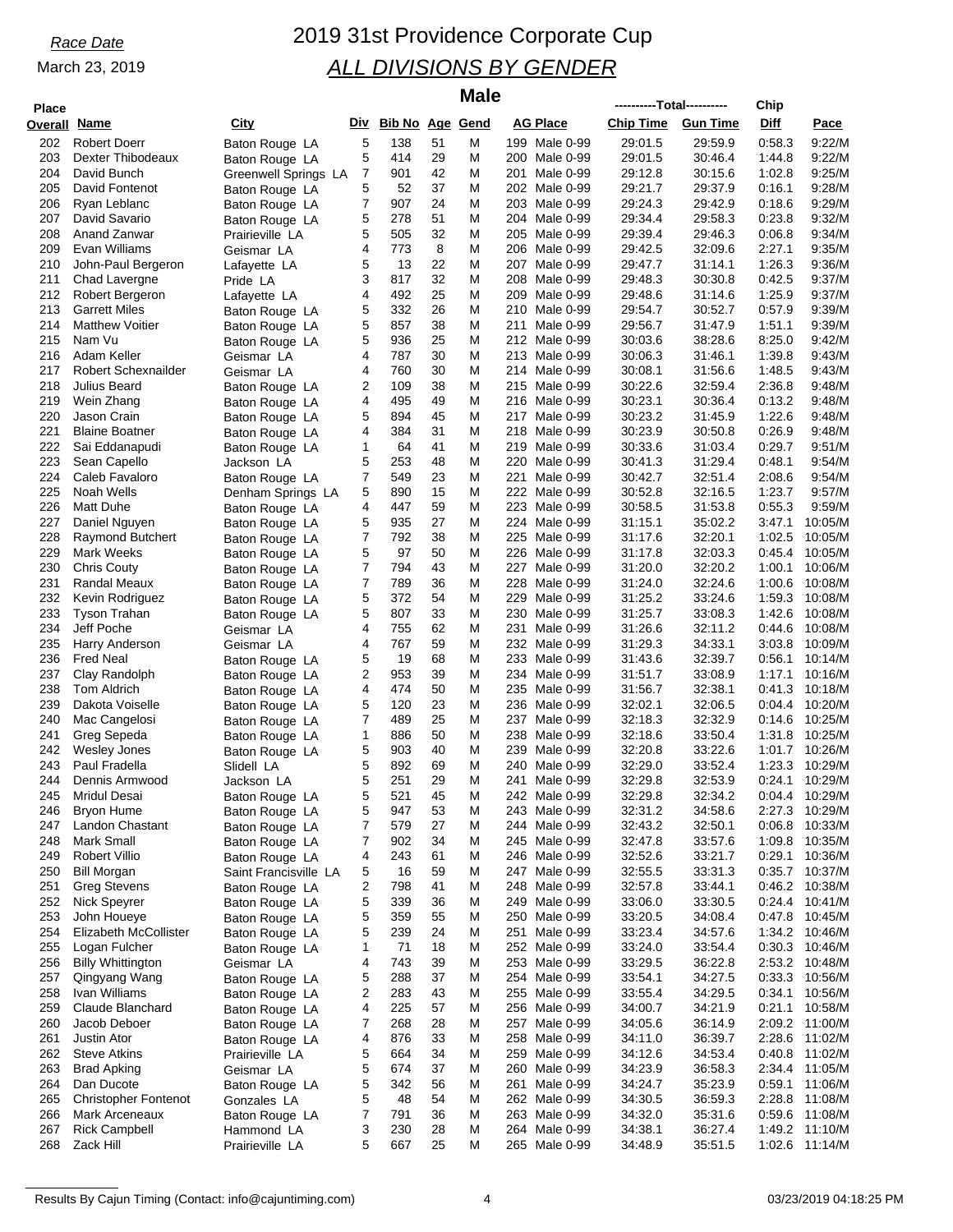| <b>Place</b> |                                                 |                                  |        |                     |                      | <b>Male</b> |                                      | ----------Total---------- |                    | Chip             |                    |
|--------------|-------------------------------------------------|----------------------------------|--------|---------------------|----------------------|-------------|--------------------------------------|---------------------------|--------------------|------------------|--------------------|
| Overall Name |                                                 | City                             |        | Div Bib No Age Gend |                      |             | AG Place                             | <b>Chip Time</b>          | <b>Gun Time</b>    | Diff             | Pace               |
| 269          | James Cavaliere                                 | Metairie LA                      | 5      | 41                  | 24                   | M           | 266 Male 0-99                        | 34:57.8                   | 35:41.2            | 0:43.4           | 11:16/M            |
| 270          | Jeremy Omoike                                   | Baton Rouge LA                   | 7      | 614                 | 32                   | Μ           | 267 Male 0-99                        | 34:58.4                   | 35:42.8            | 0:44.3           | 11:17/M            |
| 271          | Venu Tammineni                                  | Baton Rouge LA                   | 4      | 878                 | 37                   | M           | 268 Male 0-99                        | 34:58.7                   | 37:24.9            | 2:26.1           | 11:17/M            |
| 272          | Michael Engle                                   | Baton Rouge LA                   | 5      | 518                 | 63                   | M           | 269<br>Male 0-99                     | 34:59.4                   | 35:23.6            | 0:24.2           | 11:17/M            |
| 273          | Sean Neill                                      | Baton Rouge LA                   | 4      | 472                 | 50                   | Μ           | 270<br>Male 0-99                     | 35:03.6                   | 37:34.9            | 2:31.3           | 11:18/M            |
| 274          | <b>Clint Bankston</b>                           | Baton Rouge LA                   | 5      | 361                 | 49                   | M           | 271<br>Male 0-99                     | 35:31.4                   | 36:04.1            | 0:32.7           | 11:27/M            |
| 275          | <b>Garry Hiebert</b>                            | Prairieville LA                  | 5      | 45                  | 62                   | M           | 272<br>Male 0-99                     | 35:52.4                   | 38:00.6            | 2:08.1           | 11:34/M            |
| 276<br>277   | David Kennison<br>Eric Newman                   | Baton Rouge LA                   | 5<br>5 | 89<br>932           | 41<br>41             | M<br>M      | 273<br>Male 0-99<br>274<br>Male 0-99 | 35:55.2<br>35:56.4        | 38:54.6<br>38:23.6 | 2:59.3<br>2:27.2 | 11:35/M<br>11:35/M |
| 278          | Kolin Robert                                    | Baton Rouge LA<br>Baton Rouge LA | 7      | 419                 | 24                   | Μ           | 275<br>Male 0-99                     | 36:03.1                   | 37:27.7            | 1:24.6           | 11:38/M            |
| 279          | <b>Gary Buuck</b>                               | Baton Rouge LA                   | 5      | 272                 | 51                   | M           | 276<br>Male 0-99                     | 36:07.2                   | 38:33.3            | 2:26.1           | 11:39/M            |
| 280          | <b>Odell Maxwell</b>                            | Baton Rouge LA                   | 7      | 218                 | 28                   | M           | 277<br>Male 0-99                     | 36:22.4                   | 38:07.5            | 1:45.1           | 11:44/M            |
| 281          | Mark Neyland                                    | Geismar LA                       | 4      | 765                 | 55                   | Μ           | 278<br>Male 0-99                     | 36:45.0                   | 38:30.9            | 1:45.8           | 11:51/M            |
| 282          | <b>Kurt Wintz</b>                               | Saint Gabriel LA                 | 2      | 282                 | 43                   | M           | 279<br>Male 0-99                     | 36:49.4                   | 37:31.8            | 0:42.3           | 11:53/M            |
| 283          | Joe Chavalitlekha                               | Baton Rouge LA                   | 7      | 490                 | 26                   | M           | 280<br>Male 0-99                     | 36:54.6                   | 45:19.6            | 8:25.0           | 11:54/M            |
| 284          | <b>Brett Simon</b>                              | Greenwell Springs LA             | 5      | 512                 | 46                   | Μ           | 281<br>Male 0-99                     | 36:58.1                   | 37:21.9            | 0:23.8           | 11:55/M            |
| 285          | Jeff Miller                                     | Baton Rouge LA                   | 5      | 665                 | 47                   | M           | 282 Male 0-99                        | 37:03.3                   | 39:07.5            | 2:04.1           | 11:57/M            |
| 286          | Lance Gautreau                                  | Prairieville LA                  | 5      | 912                 | 57                   | Μ           | 283 Male 0-99                        | 37:04.5                   | 37:22.1            | 0:17.5           | 11:57/M            |
| 287          | Faraz Akhtar                                    | Geismar LA                       | 4      | 778                 | 35                   | M           | 284 Male 0-99                        | 37:14.7                   | 39:01.5            | 1:46.8           | 12:01/M            |
| 288          | Dvijen Desai                                    | Baton Rouge LA                   | 5      | 527                 | 67                   | M           | 285<br>Male 0-99                     | 37:33.5                   | 38:26.9            | 0:53.3           | 12:07/M            |
| 289          | <b>Thomas Curtin</b>                            | Baton Rouge LA                   | 4      | 221                 | 65                   | Μ           | 286<br>Male 0-99                     | 37:38.3                   | 38.56.9            | 1:18.5           | 12:08/M            |
| 290          | Mo Kazemi                                       | Baton Rouge LA                   | 7      | 488                 | 41                   | M           | 287<br>Male 0-99                     | 37:44.6                   | 37:53.7            | 0:09.1           | 12:10/M            |
| 291<br>292   | Daniel Evans<br>Austin Vela-Vick                | Baton Rouge LA                   | 4<br>5 | 377<br>808          | 37<br>$\overline{7}$ | M<br>M      | 288<br>Male 0-99<br>289<br>Male 0-99 | 37:54.4<br>38:10.9        | 39:22.7<br>40:14.8 | 1:28.2<br>2:03.8 | 12:14/M<br>12:19/M |
| 293          | Kade Goodman                                    | Baton Rouge LA<br>Geismar LA     | 4      | 769                 | 16                   | M           | 290<br>Male 0-99                     | 38.17.1                   | 39:59.4            | 1:42.2           | 12:21/M            |
| 294          | <b>Chuck Myers</b>                              | Saint Amant LA                   | 4      | 493                 | 67                   | Μ           | 291<br>Male 0-99                     | 38:43.9                   | 39:06.7            | 0:22.8           | 12:29/M            |
| 295          | Michael Simpson                                 | Baton Rouge LA                   | 7      | 310                 | 19                   | M           | 292 Male 0-99                        | 38:50.1                   | 41:06.3            | 2:16.2           | 12:32/M            |
| 296          | <b>Bruce Lilly</b>                              | Baton Rouge LA                   | 5      | 382                 | 49                   | M           | 293<br>Male 0-99                     | 39:03.2                   | 40:30.5            | 1:27.2           | 12:36/M            |
| 297          | <b>Robert Blackwell</b>                         | Walker LA                        | 7      | 584                 | 49                   | Μ           | 294<br>Male 0-99                     | 39:08.7                   | 39:57.6            | 0.48.8           | 12:37/M            |
| 298          | Harris Wong                                     | Baton Rouge LA                   | 5      | 636                 | 56                   | M           | 295<br>Male 0-99                     | 39:08.8                   | 40:53.6            | 1:44.7           | 12:37/M            |
| 299          | Walter Johnson                                  | Baton Rouge LA                   | 5      | 326                 | 28                   | M           | 296<br>Male 0-99                     | 39:49.0                   | 40:13.2            | 0:24.2           | 12:51/M            |
| 300          | <b>Charles Wayne</b>                            | Baton Rouge LA                   | 5      | 896                 | 39                   | Μ           | 297 Male 0-99                        | 39:53.0                   | 41:37.1            | 1:44.1           | 12:52/M            |
| 301          | Ryan Tipton                                     | Denham Springs LA                | 5      | 550                 | 17                   | M           | 298<br>Male 0-99                     | 39:53.8                   | 42:03.6            | 2:09.8           | 12:52/M            |
| 302          | <b>Justin Gardner</b>                           | Baton Rouge LA                   | 5      | 84                  | 25                   | Μ           | 299<br>Male 0-99                     | 39:59.2                   | 39:59.2            |                  | 12.54/M            |
| 303          | <b>Brian Sabolik</b>                            | Baton Rouge LA                   | 4      | 110                 | 64                   | M           | 300<br>Male 0-99                     | 40:16.1                   | 43:10.8            | 2:54.7           | 12:59/M            |
| 304          | Shane Robertson                                 | Baton Rouge LA                   | 7      | 416                 | 31                   | M           | 301<br>Male 0-99                     | 40:53.7                   | 42:14.5            | 1:20.8           | 13:11/M            |
| 305<br>306   | <b>Kevin Cutforth</b><br><b>Artez Hendricks</b> | Baton Rouge LA                   | 7<br>5 | 793<br>12           | 38<br>30             | Μ<br>M      | 302 Male 0-99<br>303<br>Male 0-99    | 41:01.7                   | 42:03.6<br>42:45.6 | 1:01.8<br>1:31.3 | 13:14/M<br>13:18/M |
| 307          | <b>Bryce Baptiste</b>                           | Maurepas LA<br>Baton Rouge LA    | 7      | 645                 | 12                   | M           | 304<br>Male 0-99                     | 41:14.3<br>41:23.5        | 42:02.7            | 0:39.2           | 13:21/M            |
| 308          | <b>Matthew Malphurs</b>                         | Metairie LA                      | 5      | 161                 | 26                   | M           | 305 Male 0-99                        | 41:56.3                   | 44:32.1            | 2.35.8           | 13:32/M            |
| 309          | Paul Malphurs                                   | Metairie LA                      | 5      | 160                 | 61                   | M           | 306<br>Male 0-99                     | 42:10.1                   | 44:44.7            | 2:34.5           | 13:36/M            |
| 310          | Ryan Hunter                                     | Geismar LA                       | 4      | 750                 | 30                   | Μ           | 307<br>Male 0-99                     | 42:16.6                   | 45:23.7            | 3:07.1           | 13:38/M            |
| 311          | Casey O'Quin                                    | Baton Rouge LA                   | 7      | 502                 | 40                   | M           | 308<br>Male 0-99                     | 42:19.9                   | 43:27.1            | 1:07.2           | 13:39/M            |
| 312          | <b>Bill Grimley</b>                             | Baton Rouge LA                   | 1      | 1                   | 70                   | M           | 309 Male 0-99                        | 42:35.1                   | 43:48.9            | 1:13.8           | 13:44/M            |
| 313          | <b>Hunter Howard</b>                            | Prairieville LA                  | 5      | 234                 | 16                   | M           | Male 0-99<br>310                     | 42:57.6                   | 44:35.8            | 1:38.1           | 13:51/M            |
| 314          | Wendell Johnson                                 | Baton Rouge LA                   | 4      | 460                 | 59                   | M           | Male 0-99<br>311                     | 43:13.8                   | 43:55.5            | 0:41.7           | 13:56/M            |
| 315          | <b>Eric Carter</b>                              | Baton Rouge LA                   | 5      | 290                 | 45                   | M           | 312 Male 0-99                        | 43:15.1                   | 43:37.9            | 0:22.7           | 13:57/M            |
| 316          | Ed Robinson                                     | Baton Rouge LA                   | 5      | 9                   | 36                   | M           | 313 Male 0-99                        | 43:16.1                   | 43:34.9            | 0:18.8           | 13:57/M            |
| 317          | <b>Cullen Polito</b>                            | Baker LA                         | 5      | 847                 | 9                    | M           | 314 Male 0-99                        | 43.29.1                   | 44:36.4            | 1:07.3           | 14:02/M            |
| 318          | Joel Bourque                                    | Gonzales LA                      | 5      | 297                 | 43                   | M           | 315 Male 0-99                        | 43:30.2                   | 44:16.9            | 0.46.6           | 14:02/M            |
| 319<br>320   | Doug Durand<br>Chris McKee                      | Baton Rouge LA                   | 5<br>7 | 872<br>261          | 25<br>35             | M<br>Μ      | 316 Male 0-99<br>317 Male 0-99       | 43:32.1<br>43:32.9        | 44:36.4<br>46:30.1 | 1:04.3<br>2:57.1 | 14:03/M<br>14:03/M |
| 321          | David Lee                                       | Baton Rouge LA<br>Gonzales LA    | 5      | 656                 | 40                   | M           | 318 Male 0-99                        | 43:44.4                   | 46:10.6            | 2:26.2           | 14:06/M            |
| 322          | Austin George                                   | Baton Rouge LA                   | 5      | 176                 | 24                   | M           | 319 Male 0-99                        | 44:40.5                   | 45:03.1            | 0:22.5           | 14:25/M            |
| 323          | Jason Blackburn                                 | Geismar LA                       | 4      | 779                 | 34                   | M           | 320 Male 0-99                        | 44:41.7                   | 47:11.5            | 2:29.7           | 14:25/M            |
| 324          | Mark Crochet                                    | Prairieville LA                  | 5      | 147                 | 41                   | M           | 321<br>Male 0-99                     | 44:53.5                   | 51:09.5            | 6:16.0           | 14:29/M            |
| 325          | Lucas Patin                                     | Baton Rouge LA                   | 2      | 394                 | 35                   | M           | 322 Male 0-99                        | 45:11.6                   | 47:06.4            | 1:54.8           | 14:35/M            |
| 326          | Manuel Gallardo                                 | Baton Rouge LA                   | 5      | 670                 | 58                   | M           | 323 Male 0-99                        | 45:14.9                   | 46:51.6            | 1:36.6           | 14:35/M            |
| 327          | <b>Stacy Ducre</b>                              | Denham Springs LA                | 5      | 125                 | 30                   | M           | 324 Male 0-99                        | 45:15.7                   | 47:40.4            | 2:24.6           | 14:36/M            |
| 328          | <b>Mrinal Desai</b>                             | Baton Rouge LA                   | 5      | 530                 | 45                   | M           | 325<br>Male 0-99                     | 46:24.6                   | 47:18.2            | 0:53.5           | 14:58/M            |
| 329          | Mike Hollier                                    | Baton Rouge LA                   | 1      | 437                 | 37                   | M           | 326 Male 0-99                        | 47:02.1                   | 49:04.5            | 2:02.4           | 15:10/M            |
| 330          | Mark Lambert                                    | Baton Rouge LA                   | 5      | 520                 | 61                   | M           | 327 Male 0-99                        | 47:02.2                   | 48:53.6            | 1:51.3           | 15:10/M            |
| 331          | <b>Dillon Mathies</b>                           | Baton Rouge LA                   | 5      | 341                 | 29                   | M           | 328<br>Male 0-99                     | 47:17.1                   | 48:15.2            | 0.58.1           | 15:15/M            |
| 332          | Mark Lineske                                    | Baton Rouge LA                   | 7      | 57                  | 48                   | M           | 329 Male 0-99                        | 47:33.6                   | 48:38.6            | 1:04.9           | 15:20/M            |
| 333<br>334   | Ryan Williams<br>Grayson Gardemal               | Baton Rouge LA                   | 5<br>5 | 94<br>202           | 31<br>$\overline{2}$ | M<br>M      | 330 Male 0-99<br>331<br>Male 0-99    | 47:40.1<br>47:45.6        | 49.54.3<br>50:30.3 | 2:14.1<br>2:44.6 | 15:23/M<br>15:24/M |
| 335          | Joseph Babin                                    | Gonzales LA<br>Port Allen LA     | 7      | 826                 | 13                   | Μ           | 332 Male 0-99                        | 47:56.7                   | 49:31.6            | 1:34.8           | 15:28/M            |
|              |                                                 |                                  |        |                     |                      |             |                                      |                           |                    |                  |                    |